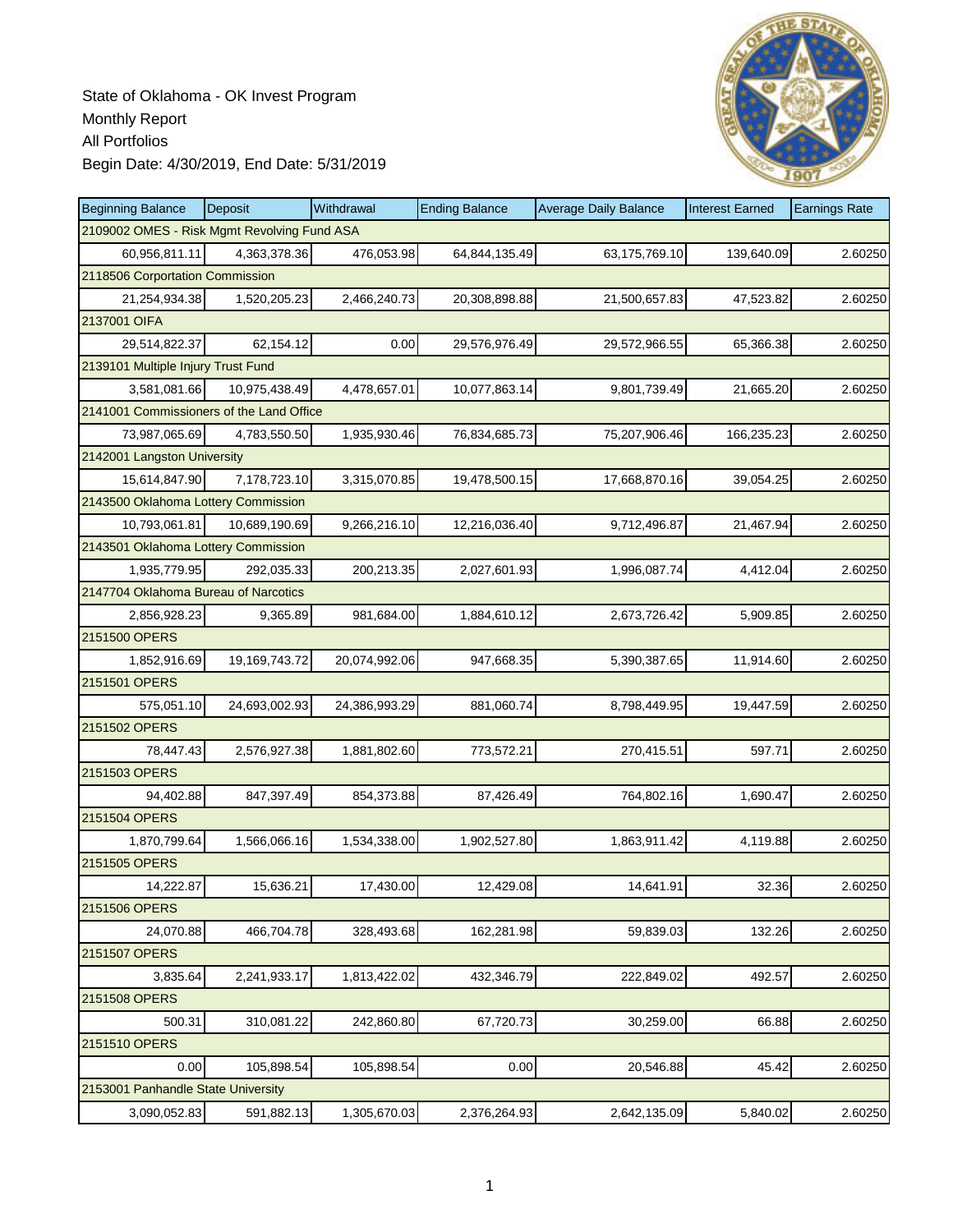| <b>Beginning Balance</b>                  | Deposit                | Withdrawal     | <b>Ending Balance</b> | <b>Average Daily Balance</b> | <b>Interest Earned</b> | <b>Earnings Rate</b> |  |  |  |  |
|-------------------------------------------|------------------------|----------------|-----------------------|------------------------------|------------------------|----------------------|--|--|--|--|
| 2155701 OK Police Pension                 |                        |                |                       |                              |                        |                      |  |  |  |  |
| 19,440,470.22                             | 13,662,221.74          | 12,957,583.75  | 20,145,108.21         | 25,565,816.50                | 56,509.21              | 2.60250              |  |  |  |  |
| 2169502 Tax Commission                    |                        |                |                       |                              |                        |                      |  |  |  |  |
| 415,902,910.74                            | 405,573,012.85         | 408,817,701.70 | 412,658,221.89        | 236,790,548.94               | 523,388.21             | 2.60250              |  |  |  |  |
|                                           | 2169520 Tax Commission |                |                       |                              |                        |                      |  |  |  |  |
| 2,038,597.64                              | 4,865,046.80           | 5,381,977.97   | 1,521,666.47          | 5,286,255.38                 | 11,684.43              | 2.60250              |  |  |  |  |
| 2169521 Tax Commission                    |                        |                |                       |                              |                        |                      |  |  |  |  |
| 59,019,553.29                             | 55,524,119.42          | 61,345,333.64  | 53,198,339.07         | 34,105,539.47                | 75,384.92              | 2.60250              |  |  |  |  |
| 2174007 State Treasurer                   |                        |                |                       |                              |                        |                      |  |  |  |  |
| 1,414,397.46                              | 155,561.25             | 0.00           | 1,569,958.71          | 1,559,922.50                 | 3,447.96               | 2.60250              |  |  |  |  |
| 2183006 DHS - CSED                        |                        |                |                       |                              |                        |                      |  |  |  |  |
| 22,160,746.03                             | 12,397,581.99          | 10,712,084.08  | 23,846,243.94         | 22,968,770.99                | 50,768.85              | 2.60250              |  |  |  |  |
| 7200039 Oklahoma Boll Weevil Eradication  |                        |                |                       |                              |                        |                      |  |  |  |  |
| 2,585,321.79                              | 82,263.38              | 130,568.33     | 2,537,016.84          | 2,594,377.04                 | 5,734.46               | 2.60250              |  |  |  |  |
| 7200320 Department of Wildlife            |                        |                |                       |                              |                        |                      |  |  |  |  |
| 2,861,396.24                              | 4,925,814.53           | 5,184,047.56   | 2,603,163.21          | 3,160,300.34                 | 6,985.35               | 2.60250              |  |  |  |  |
| 7200359 OERB                              |                        |                |                       |                              |                        |                      |  |  |  |  |
| 15,082,209.02                             | 1,379,496.56           | 1,572,172.12   | 14,889,533.46         | 15,874,954.75                | 35,089.09              | 2.60250              |  |  |  |  |
| 7200370 OIFA                              |                        |                |                       |                              |                        |                      |  |  |  |  |
| 773,639.70                                | 143,554.66             | 252,872.03     | 664,322.33            | 629,328.15                   | 1,391.03               | 2.60250              |  |  |  |  |
| 7200391 Multiple Injury Trust Fund        |                        |                |                       |                              |                        |                      |  |  |  |  |
| 71,399.10                                 | 128,967.43             | 83,165.86      | 117,200.67            | 107,415.14                   | 237.42                 | 2.60250              |  |  |  |  |
| 7200410 Commissioners of the Land Office  |                        |                |                       |                              |                        |                      |  |  |  |  |
| 1,715,567.22                              | 3,619.29               | 16,047.96      | 1,703,138.55          | 1,709,101.59                 | 3,777.70               | 2.60250              |  |  |  |  |
| 7200435 Oklahoma Lottery Commission       |                        |                |                       |                              |                        |                      |  |  |  |  |
| 17, 181, 637. 14                          | 9,270,246.66           | 6,914,579.50   | 19,537,304.30         | 19,757,615.11                | 43,671.10              | 2.60250              |  |  |  |  |
| 7200515 OPERS                             |                        |                |                       |                              |                        |                      |  |  |  |  |
| 40,073.32                                 | 650,777.70             | 500,531.77     | 190,319.25            | 391,258.68                   | 864.82                 | 2.60250              |  |  |  |  |
| 7200557 Oklahoma Police Pension           |                        |                |                       |                              |                        |                      |  |  |  |  |
| 0.00                                      | 276,682.98             | 276,682.98     | 0.00                  | 35,365.95                    | 78.17                  | 2.60250              |  |  |  |  |
| 7200588 Real Estate Commission            |                        |                |                       |                              |                        |                      |  |  |  |  |
| 495,692.31                                | 127,494.54             | 168, 157.27    | 455,029.58            | 525,670.26                   | 1,161.91               | 2.60250              |  |  |  |  |
| 7200830 Department of Human Services      |                        |                |                       |                              |                        |                      |  |  |  |  |
| 53,282.09                                 | 112.20                 | 1,173.99       | 52,220.30             | 52,932.60                    | 117.00                 | 2.60250              |  |  |  |  |
| 7201825 University Hospitals Authority    |                        |                |                       |                              |                        |                      |  |  |  |  |
| 6,506,223.25                              | 21,595.57              | 19,450.94      | 6,508,367.88          | 6,511,917.01                 | 14,393.57              | 2.60250              |  |  |  |  |
| 7205090 OMES Risk Management Division/DSC |                        |                |                       |                              |                        |                      |  |  |  |  |
| 53,479,875.90                             | 468,609.30             | 2,534,983.28   | 51,413,501.92         | 52,411,918.01                | 115,848.29             | 2.60250              |  |  |  |  |
| 7205204 JM Davis Arms & Historical Museum |                        |                |                       |                              |                        |                      |  |  |  |  |
| 3,346.07                                  | 7.05                   | 0.00           | 3,353.12              | 3,352.67                     | 7.41                   | 2.60250              |  |  |  |  |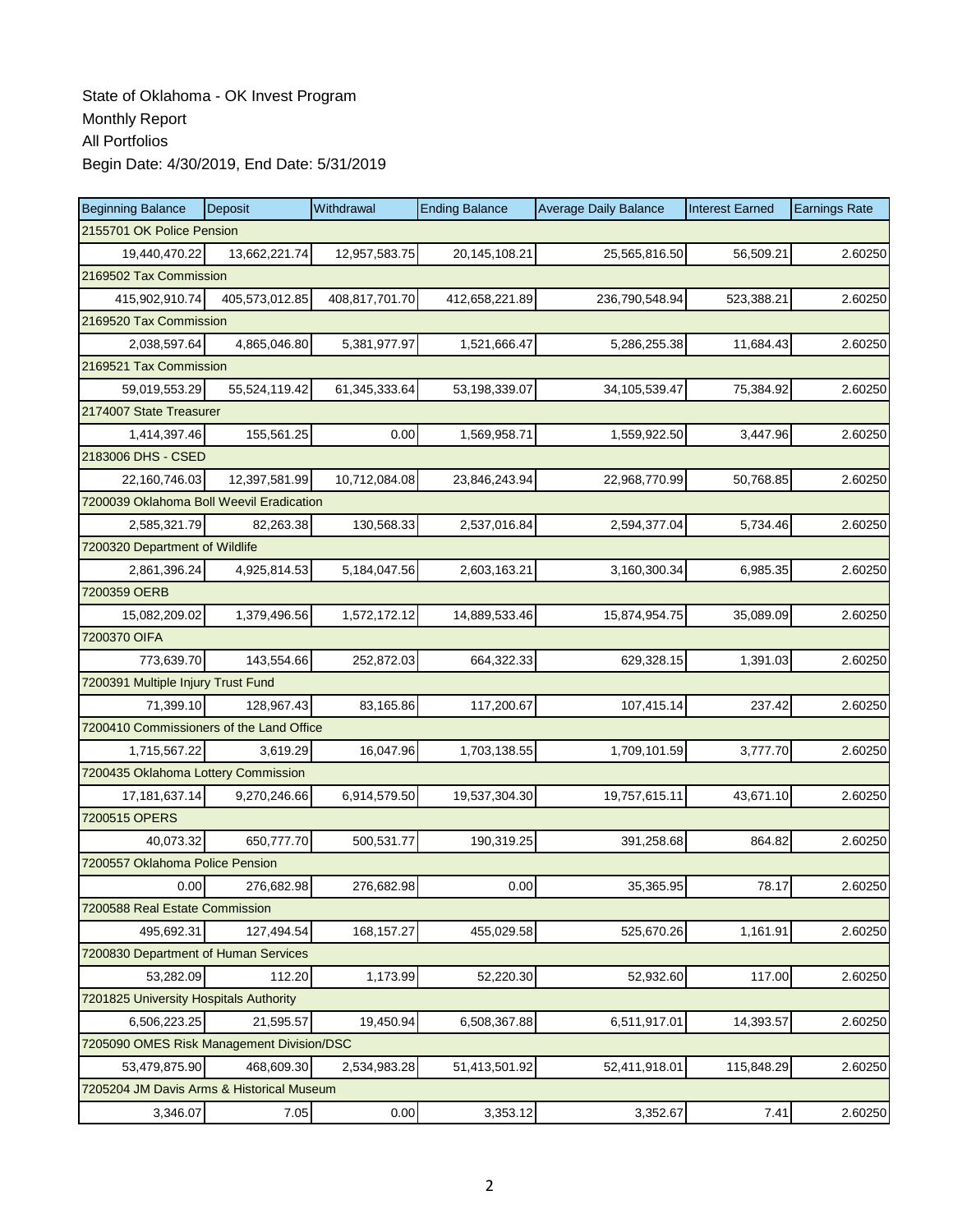| <b>Beginning Balance</b>                          | Deposit      | Withdrawal   | <b>Ending Balance</b> | <b>Average Daily Balance</b> | <b>Interest Earned</b> | <b>Earnings Rate</b> |  |  |  |
|---------------------------------------------------|--------------|--------------|-----------------------|------------------------------|------------------------|----------------------|--|--|--|
| 7205320 Department of Wildlife                    |              |              |                       |                              |                        |                      |  |  |  |
| 679,819.44                                        | 102,500.23   | 32,877.34    | 749,442.33            | 724,144.49                   | 1,600.61               | 2.60250              |  |  |  |
| 7205359 Sustaining OK Energy Resources            |              |              |                       |                              |                        |                      |  |  |  |
| 4,761,539.88                                      | 94,086.56    | 117,327.98   | 4,738,298.46          | 4,768,841.78                 | 10,540.77              | 2.60250              |  |  |  |
| 7205435 Oklahoma Lottery Commission               |              |              |                       |                              |                        |                      |  |  |  |
| 193,252.90                                        | 11,672.27    | 0.00         | 204,925.17            | 202,717.93                   | 448.08                 | 2.60250              |  |  |  |
| 7205515 OPERS                                     |              |              |                       |                              |                        |                      |  |  |  |
| 31,956.24                                         | 41,191.72    | 0.00         | 73,147.96             | 46.901.80                    | 103.67                 | 2.60250              |  |  |  |
| 7205563 OK Bd for Private Vocational Schools      |              |              |                       |                              |                        |                      |  |  |  |
| 166,681.83                                        | 2,051.67     | 15,528.39    | 153,205.11            | 159,528.12                   | 352.61                 | 2.60250              |  |  |  |
| 7205630 Oklahoma Department of Securities         |              |              |                       |                              |                        |                      |  |  |  |
| 879,977.46                                        | 16,283.49    | 5,800.00     | 890,460.95            | 892,881.37                   | 1,973.57               | 2.60250              |  |  |  |
| 7205807 Oklahoma Health Care Authority            |              |              |                       |                              |                        |                      |  |  |  |
| 1,524,874.70                                      | 52,387.92    | 0.00         | 1,577,262.62          | 1,573,882.75                 | 3,478.82               | 2.60250              |  |  |  |
| 7210270 State Election Board                      |              |              |                       |                              |                        |                      |  |  |  |
| 4,469,279.95                                      | 9,444.05     | 56,241.36    | 4,422,482.64          | 4,436,263.72                 | 9,805.66               | 2.60250              |  |  |  |
| 7210320 Department of Wildlife                    |              |              |                       |                              |                        |                      |  |  |  |
| 9,064,803.01                                      | 488,152.38   | 48,657.80    | 9,504,297.59          | 9,238,151.64                 | 20,419.48              | 2.60250              |  |  |  |
| 7210350 Oklahoma Historical Society               |              |              |                       |                              |                        |                      |  |  |  |
| 27.96                                             | 0.06         | 0.00         | 28.02                 | 28.02                        | 0.06                   | 2.60250              |  |  |  |
| 7210400 Office of Juvenile Affairs                |              |              |                       |                              |                        |                      |  |  |  |
| 43,407.99                                         | 111.91       | 0.00         | 43,519.90             | 43,504.74                    | 96.16                  | 2.60250              |  |  |  |
| 7210410 Commissioners of the Land Office          |              |              |                       |                              |                        |                      |  |  |  |
| 16,089,066.22                                     | 33,881.34    | 0.00         | 16,122,947.56         | 16,120,761.67                | 35,632.40              | 2.60250              |  |  |  |
| 7210515 OPERS                                     |              |              |                       |                              |                        |                      |  |  |  |
| 71,219.91                                         | 7,240.38     | 0.00         | 78,460.29             | 74,221.81                    | 164.06                 | 2.60250              |  |  |  |
| 7210570 State Board of Licensure for Professional |              |              |                       |                              |                        |                      |  |  |  |
| 596,639.05                                        | 1,256.44     | 0.00         | 597,895.49            | 597,814.43                   | 1,321.37               | 2.60250              |  |  |  |
| 7210588 Real Estate Commission                    |              |              |                       |                              |                        |                      |  |  |  |
| 328,330.76                                        | 9,353.00     | 5,802.94     | 331,880.82            | 330,192.49                   | 729.84                 | 2.60250              |  |  |  |
| 7215270 State of Oklahoma Election Board          |              |              |                       |                              |                        |                      |  |  |  |
| 5,278,621.53                                      | 11,116.04    | 0.00         | 5,289,737.57          | 5,289,020.41                 | 11,690.55              | 2.60250              |  |  |  |
| 7215320 Department of Wildlife                    |              |              |                       |                              |                        |                      |  |  |  |
| 3,209,287.90                                      | 30,324.56    | 0.00         | 3,239,612.46          | 3,224,700.39                 | 7,127.69               | 2.60250              |  |  |  |
| 7215566 Tourism & Recreation Department           |              |              |                       |                              |                        |                      |  |  |  |
| 13,405,775.01                                     | 1,460,466.69 | 2,542,116.63 | 12,324,125.07         | 12,855,989.12                | 28,416.14              | 2.60250              |  |  |  |
| 7215585 Department of Public Safety               |              |              |                       |                              |                        |                      |  |  |  |
| 755,554.87                                        | 6,647.59     | 49,803.47    | 712,398.99            | 738,552.21                   | 1,632.45               | 2.60250              |  |  |  |
| 7215670 JD McCarty Center                         |              |              |                       |                              |                        |                      |  |  |  |
| 1,167,970.79                                      | 2,443.94     | 2,447.50     | 1,167,967.23          | 1,169,224.72                 | 2,584.39               | 2.60250              |  |  |  |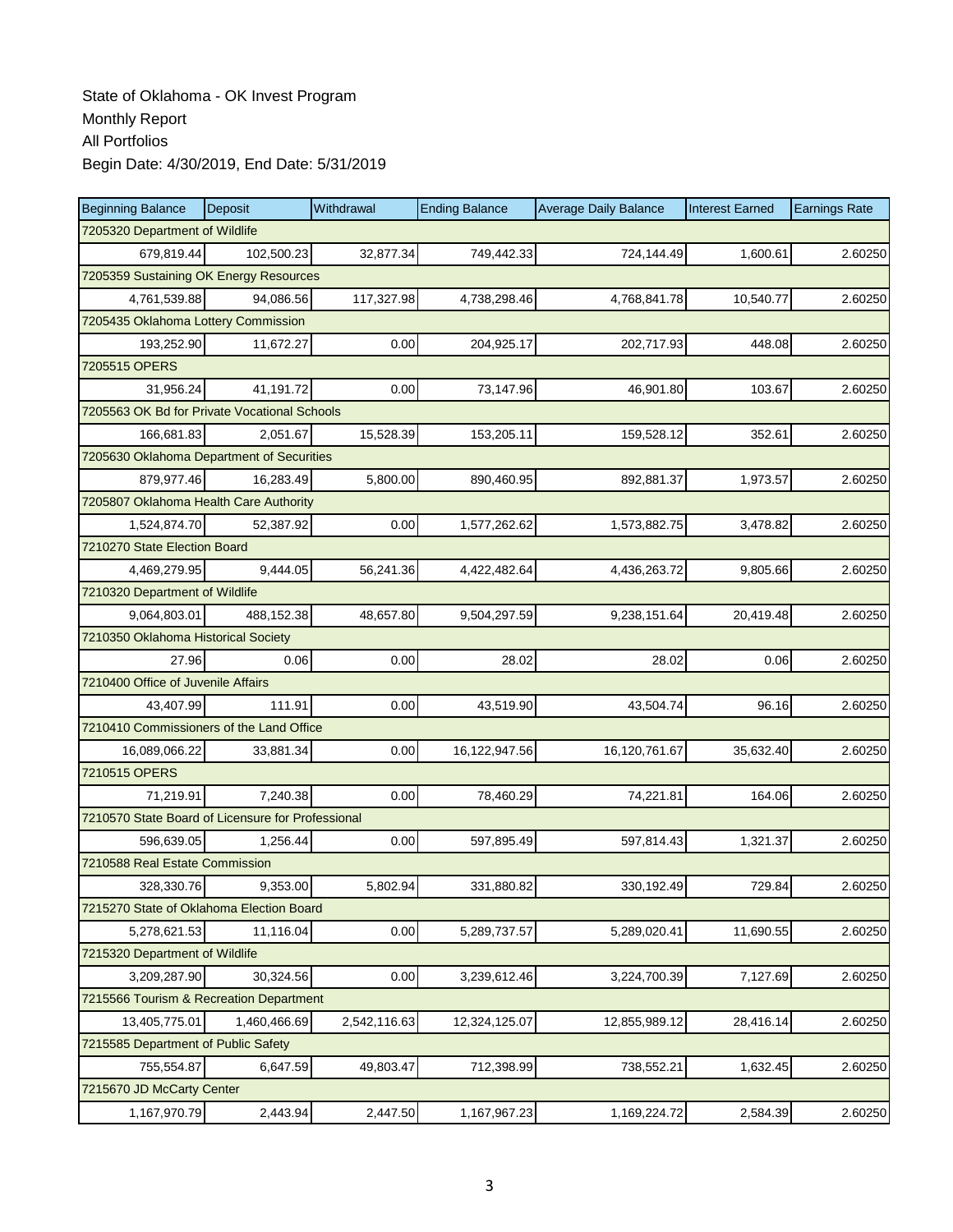| <b>Beginning Balance</b>                      | Deposit      | Withdrawal   | <b>Ending Balance</b> | <b>Average Daily Balance</b> | <b>Interest Earned</b> | <b>Earnings Rate</b> |  |  |
|-----------------------------------------------|--------------|--------------|-----------------------|------------------------------|------------------------|----------------------|--|--|
| 7215825 University Hospitals Authority        |              |              |                       |                              |                        |                      |  |  |
| 2,519,995.49                                  | 14,734.03    | 0.00         | 2,534,729.52          | 2,531,021.28                 | 5,594.42               | 2.60250              |  |  |
| 7216805 Department of Rehabilitation Services |              |              |                       |                              |                        |                      |  |  |
| 1,105,944.10                                  | 3,250.58     | 25,369.00    | 1,083,825.68          | 1,095,012.06                 | 2,420.35               | 2.60250              |  |  |
| 7220090 OSF Building Project Fund             |              |              |                       |                              |                        |                      |  |  |
| 0.42                                          | 0.00         | 0.00         | 0.42                  | 0.42                         | 0.00                   | 2.60250              |  |  |
| 7220320 Dept of Wildlife Conservation         |              |              |                       |                              |                        |                      |  |  |
| 4,158,224.62                                  | 175.510.63   | 0.00         | 4,333,735.25          | 4,230,869.73                 | 9,351.67               | 2.60250              |  |  |
| 7220585 Department of Public Safety           |              |              |                       |                              |                        |                      |  |  |
| 4,463,947.52                                  | 480,963.87   | 101,031.55   | 4,843,879.84          | 4,703,991.65                 | 10,397.43              | 2.60250              |  |  |
| 7220830 Department of Human Services          |              |              |                       |                              |                        |                      |  |  |
| 13,088.87                                     | 30.08        | 0.00         | 13,118.95             | 13,117.01                    | 28.99                  | 2.60250              |  |  |
| 7225040 Department of Agriculture             |              |              |                       |                              |                        |                      |  |  |
| 388,050.45                                    | 1.878.79     | 0.00         | 389,929.24            | 389,456.41                   | 860.83                 | 2.60250              |  |  |
| 7225830 Department of Human Services          |              |              |                       |                              |                        |                      |  |  |
| 257,092.64                                    | 76,768.06    | 0.00         | 333,860.70            | 305,545.07                   | 675.36                 | 2.60250              |  |  |
| 7230220 Oklahoma Crime Victims Compensation   |              |              |                       |                              |                        |                      |  |  |
| 3,121,910.88                                  | 572,945.46   | 560,020.48   | 3,134,835.86          | 3,281,538.49                 | 7,253.32               | 2.60250              |  |  |
| 7230345 Department of Transportation          |              |              |                       |                              |                        |                      |  |  |
| 2,583,349.02                                  | 435,018.10   | 1,358,514.21 | 1,659,852.91          | 2,318,564.66                 | 5,124.82               | 2.60250              |  |  |
| 7230695 Tax Commission                        |              |              |                       |                              |                        |                      |  |  |
| 52,940.28                                     | 7,446.01     | 2,446.01     | 57,940.28             | 58,577.71                    | 129.48                 | 2.60250              |  |  |
| 7230807 Health Care Authority                 |              |              |                       |                              |                        |                      |  |  |
| 40.456.75                                     | 7,002,069.56 | 7,013,205.00 | 29,321.31             | 3,385,253.63                 | 7,482.57               | 2.60250              |  |  |
| 7235605 Regents for Higher Education          |              |              |                       |                              |                        |                      |  |  |
| 828,785.53                                    | 1,058,331.18 | 20,285.00    | 1,866,831.71          | 1,434,929.89                 | 3,171.69               | 2.60250              |  |  |
| 7240807 Health Care Authority                 |              |              |                       |                              |                        |                      |  |  |
| 17,858,253.98                                 | 37.607.00    | 4,676,719.00 | 13,219,141.98         | 17,742,572.82                | 39,217.16              | 2.60250              |  |  |
| 7244090 OMES Dept of Central Services         |              |              |                       |                              |                        |                      |  |  |
| 937,691.81                                    | 443,296.11   | 416,355.53   | 964,632.39            | 1,085,653.71                 | 2,399.67               | 2.60250              |  |  |
| 7245807 Health Care Authority                 |              |              |                       |                              |                        |                      |  |  |
| 7,569,612.90                                  | 6,525,038.16 | 6,263,239.22 | 7,831,411.84          | 8,447,496.97                 | 18,671.86              | 2.60250              |  |  |
| 7255090 Department of Central Services        |              |              |                       |                              |                        |                      |  |  |
| 1,059,463.78                                  | 2,906.14     | 0.00         | 1,062,369.92          | 1,061,780.42                 | 2,346.90               | 2.60250              |  |  |
| 7255585 Oklahoma Dept of Public Safety        |              |              |                       |                              |                        |                      |  |  |
| 9,238.93                                      | 19.46        | 0.00         | 9,258.39              | 9,257.13                     | 20.46                  | 2.60250              |  |  |
| 7260090 OMES Risk Management Division         |              |              |                       |                              |                        |                      |  |  |
| 5,217,414.71                                  | 44,651.83    | 24,338.77    | 5,237,727.77          | 5,234,059.94                 | 11,569.06              | 2.60250              |  |  |
| 7265090 Risk Management Fund                  |              |              |                       |                              |                        |                      |  |  |
| 103,460.03                                    | 75,000.00    | 53,656.16    | 124,803.87            | 122, 177. 43                 | 270.05                 | 2.60250              |  |  |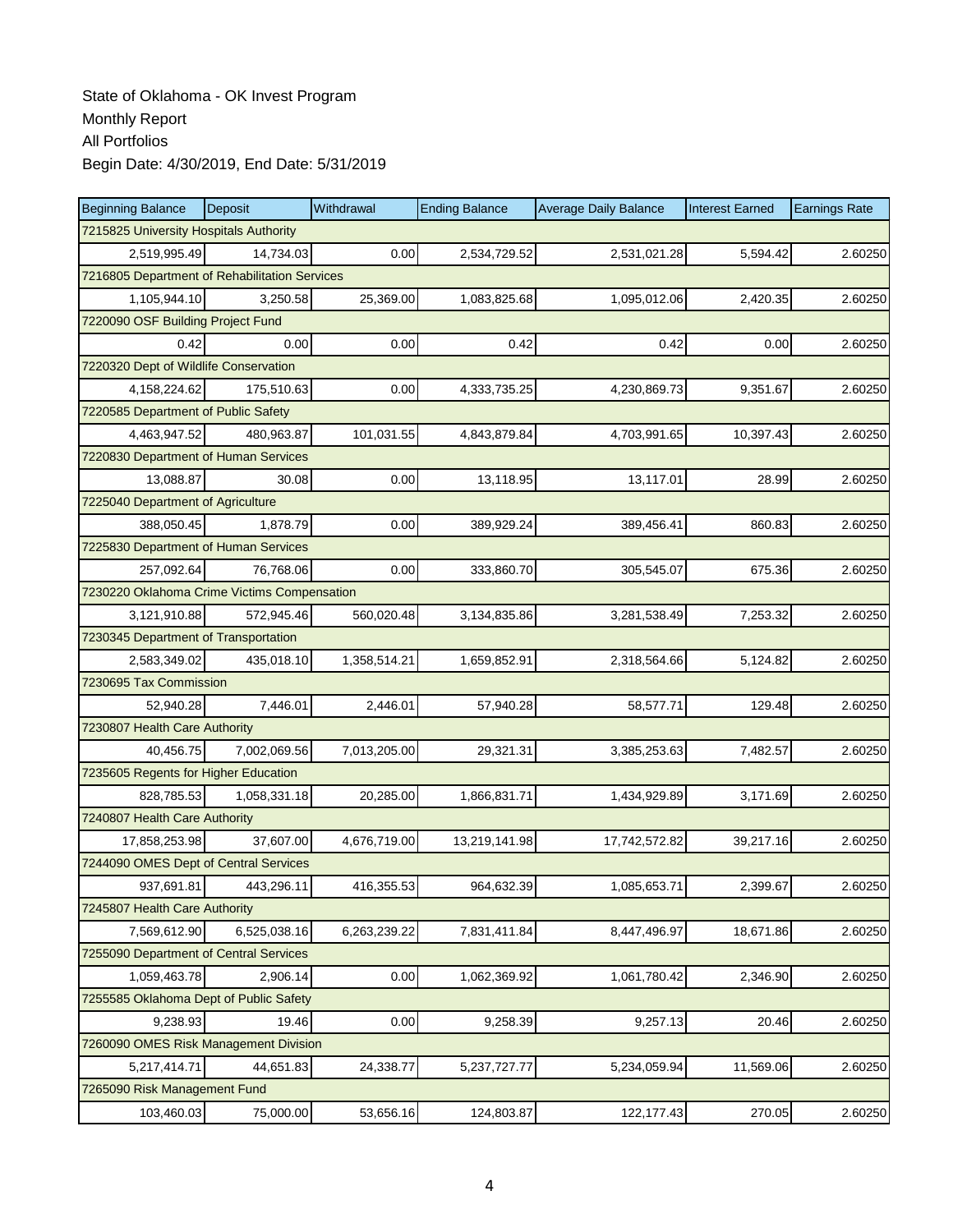| <b>Beginning Balance</b>                           | Deposit            | Withdrawal   | <b>Ending Balance</b> | <b>Average Daily Balance</b> | <b>Interest Earned</b> | <b>Earnings Rate</b> |  |  |  |
|----------------------------------------------------|--------------------|--------------|-----------------------|------------------------------|------------------------|----------------------|--|--|--|
|                                                    | 7275740 OST - SEED |              |                       |                              |                        |                      |  |  |  |
| 36,820.07                                          | 78.75              | 546.96       | 36,351.86             | 36,593.79                    | 80.88                  | 2.60250              |  |  |  |
| 7280090 OMES DCS Property Distribution             |                    |              |                       |                              |                        |                      |  |  |  |
| 1,343,705.78                                       | 31,764.37          | 69,963.02    | 1,305,507.13          | 1,323,217.47                 | 2,924.76               | 2.60250              |  |  |  |
| 7280345 Department of Transportation               |                    |              |                       |                              |                        |                      |  |  |  |
| 426,156.04                                         | 350,901.51         | 373,018.09   | 404,039.46            | 493,157.14                   | 1,090.05               | 2.60250              |  |  |  |
| 7285345 Department of Transportation               |                    |              |                       |                              |                        |                      |  |  |  |
| 151,624,146.07                                     | 10,234,183.09      | 5,733,574.49 | 156, 124, 754. 67     | 156,953,136.44               | 346,920.18             | 2.60250              |  |  |  |
| 7295090 Emergency & Transportation                 |                    |              |                       |                              |                        |                      |  |  |  |
| 2,162,136.82                                       | 986,117.96         | 40,000.00    | 3,108,254.78          | 2,556,522.25                 | 5,650.79               | 2.60250              |  |  |  |
| 7296150 University of Science & Arts               |                    |              |                       |                              |                        |                      |  |  |  |
| 39.73                                              | 0.08               | 0.00         | 39.81                 | 39.80                        | 0.09                   | 2.60250              |  |  |  |
| 7303000 Tobacco Litigation Escrow Fund             |                    |              |                       |                              |                        |                      |  |  |  |
| 28,806.47                                          | 60.66              | 0.00         | 28,867.13             | 28,863.22                    | 63.80                  | 2.60250              |  |  |  |
| 7360566 Tourism & Recreation Department            |                    |              |                       |                              |                        |                      |  |  |  |
| 6,280,954.45                                       | 26,268.86          | 0.00         | 6,307,223.31          | 6,303,004.28                 | 13,931.80              | 2.60250              |  |  |  |
| 7401105 OCIA NACEA Construction Series 2018B       |                    |              |                       |                              |                        |                      |  |  |  |
| 25,211,929.78                                      | 53,092.82          | 958,650.00   | 24,306,372.60         | 25, 137, 900. 48             | 55,563.37              | 2.60250              |  |  |  |
| 7402105 OCIA Tourism Construction Fund Series 2018 |                    |              |                       |                              |                        |                      |  |  |  |
| 9,307,242.29                                       | 19,599.76          | 0.00         | 9,326,842.05          | 9,325,577.55                 | 20,612.72              | 2.60250              |  |  |  |
| 7403292 Oklahoma Department of Environmental Quali |                    |              |                       |                              |                        |                      |  |  |  |
| 219,819.05                                         | 618.23             | 0.00         | 220,437.28            | 220,397.39                   | 487.15                 | 2.60250              |  |  |  |
| 7405220 District Attorneys Council                 |                    |              |                       |                              |                        |                      |  |  |  |
| 3,649,928.72                                       | 7,818.47           | 214,321.23   | 3,443,425.96          | 3,590,181.10                 | 7,935.53               | 2.60250              |  |  |  |
| 7406105 OCIA Tourism Revenue Fund Series 2018A     |                    |              |                       |                              |                        |                      |  |  |  |
| 43,850.38                                          | 43,354.22          | 43,298.36    | 43,906.24             | 34,125.59                    | 75.43                  | 2.60250              |  |  |  |
| 7408105 OCIA                                       |                    |              |                       |                              |                        |                      |  |  |  |
| 5,431.70                                           | 1,076,802.14       | 538,093.23   | 544,140.61            | 249,017.50                   | 550.41                 | 2.60250              |  |  |  |
| 7409105 OCIA NACEA Revenue Series 2018B            |                    |              |                       |                              |                        |                      |  |  |  |
| 265.21                                             | 88,999.38          | 0.00         | 89,264.59             | 46,216.32                    | 102.15                 | 2.60250              |  |  |  |
| 7410105 OCIA Capitol Repair Construction Series 20 |                    |              |                       |                              |                        |                      |  |  |  |
| 53,747,721.22                                      | 116,333.97         | 180,796.36   | 53,683,258.83         | 53,791,993.12                | 118,898.73             | 2.60250              |  |  |  |
| 7412105 OCIA                                       |                    |              |                       |                              |                        |                      |  |  |  |
| 8,018.60                                           | 1,255,993.02       | 1,255,183.34 | 8,828.28              | 332,694.32                   | 735.37                 | 2.60250              |  |  |  |
| 7415105 OCIA DOC Construction Series 2018D         |                    |              |                       |                              |                        |                      |  |  |  |
| 115,686,326.78                                     | 244,095.66         | 1,873,685.03 | 114,056,737.41        | 114,291,386.85               | 252,623.11             | 2.60250              |  |  |  |
| 7416000 OSF - Oil Overcharge                       |                    |              |                       |                              |                        |                      |  |  |  |
| 279,938.31                                         | 589.51             | 0.00         | 280,527.82            | 280,489.79                   | 619.98                 | 2.60250              |  |  |  |
| 7416160 Department of Commerce                     |                    |              |                       |                              |                        |                      |  |  |  |
| 2,799,226.02                                       | 10,452.88          | 0.00         | 2,809,678.90          | 2,806,504.92                 | 6,203.34               | 2.60250              |  |  |  |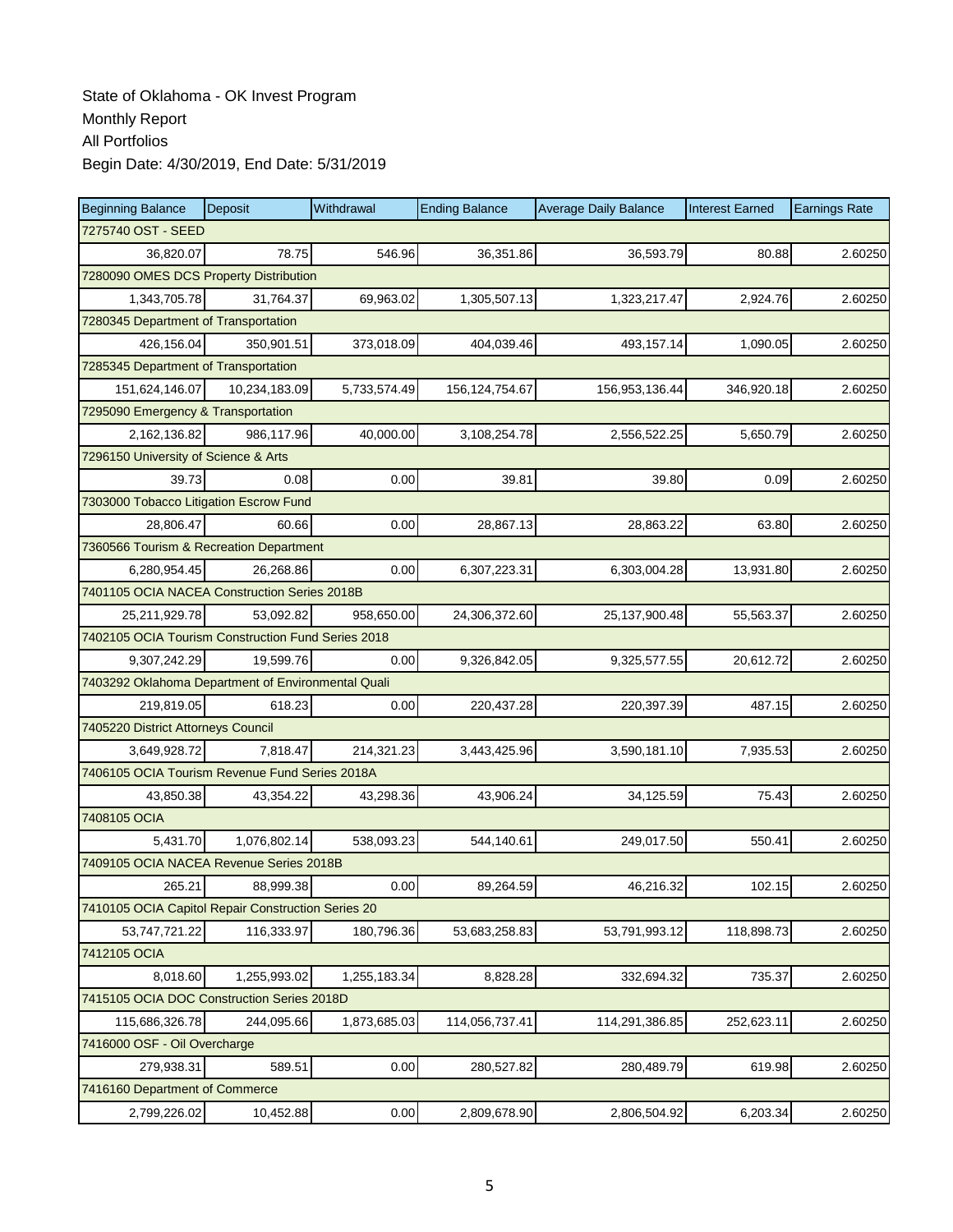| <b>Beginning Balance</b>                       | Deposit      | Withdrawal    | <b>Ending Balance</b> | <b>Average Daily Balance</b> | <b>Interest Earned</b> | <b>Earnings Rate</b> |  |  |
|------------------------------------------------|--------------|---------------|-----------------------|------------------------------|------------------------|----------------------|--|--|
| 7419105 OCIA                                   |              |               |                       |                              |                        |                      |  |  |
| 243,186.35                                     | 1,665,925.98 | 0.00          | 1,909,112.33          | 963,749.68                   | 2,130.22               | 2.60250              |  |  |
| 7420105 OCIA                                   |              |               |                       |                              |                        |                      |  |  |
| 0.00                                           | 5,116,000.00 | 0.00          | 5,116,000.00          | 2,805,548.39                 | 6,201.22               | 2.60250              |  |  |
| 7426000 OSF - Oil Overcharge                   |              |               |                       |                              |                        |                      |  |  |
| 2,339,027.49                                   | 4,925.67     | 0.00          | 2,343,953.16          | 2,343,635.37                 | 5,180.24               | 2.60250              |  |  |
| 7426160 Department of Commerce                 |              |               |                       |                              |                        |                      |  |  |
| 12,069,803.29                                  | 143,666.55   | 0.00          | 12,213,469.84         | 12, 157, 370.57              | 26,871.95              | 2.60250              |  |  |
| 7428105 OCIA Endowed Chairs Fund               |              |               |                       |                              |                        |                      |  |  |
| 9,662.19                                       | 1,915,472.94 | 957,188.87    | 967,946.26            | 412,088.52                   | 910.86                 | 2.60250              |  |  |
| 7429105 OCIA                                   |              |               |                       |                              |                        |                      |  |  |
| 580.95                                         | 1.17         | 0.00          | 582.12                | 582.04                       | 1.29                   | 2.60250              |  |  |
| 7430010 Oklahoma State University              |              |               |                       |                              |                        |                      |  |  |
| 1,630,068.78                                   | 2,901,474.24 | 4,136,636.27  | 394,906.75            | 1,334,142.08                 | 2,948.91               | 2.60250              |  |  |
| 7430011 Oklahoma State University              |              |               |                       |                              |                        |                      |  |  |
| 518,931.63                                     | 2,191,538.67 | 2,055,698.06  | 654,772.24            | 894,149.03                   | 1,976.38               | 2.60250              |  |  |
| 7430012 Oklahoma State University              |              |               |                       |                              |                        |                      |  |  |
| 425,734.52                                     | 996,166.34   | 935,717.80    | 486,183.06            | 566,665.64                   | 1,252.53               | 2.60250              |  |  |
| 7430013 Oklahoma State University              |              |               |                       |                              |                        |                      |  |  |
| 1,872,912.36                                   | 3,900.28     | 24,826.32     | 1,851,986.32          | 1,863,973.62                 | 4,120.02               | 2.60250              |  |  |
| 7430014 Oklahoma State University              |              |               |                       |                              |                        |                      |  |  |
| 2,052,436.08                                   | 872,133.74   | 488,788.77    | 2,435,781.05          | 2,282,537.86                 | 5,045.19               | 2.60250              |  |  |
| 7430015 Oklahoma State University              |              |               |                       |                              |                        |                      |  |  |
| 1,889,298.23                                   | 1,898,594.40 | 2,678,768.73  | 1,109,123.90          | 910,904.58                   | 2,013.41               | 2.60250              |  |  |
| 7430016 Oklahoma State University              |              |               |                       |                              |                        |                      |  |  |
| 162,825.87                                     | 343.98       | 700.31        | 162,469.54            | 162,763.71                   | 359.76                 | 2.60250              |  |  |
| 7430420 Langston University                    |              |               |                       |                              |                        |                      |  |  |
| 1,002,205.92                                   | 235,306.01   | 1,019,916.67  | 217,595.26            | 365,144.94                   | 807.10                 | 2.60250              |  |  |
| 7430461 Rogers State College                   |              |               |                       |                              |                        |                      |  |  |
| 1,192,506.06                                   | 79,905.07    | 170,479.50    | 1,101,931.63          | 1,124,263.20                 | 2,485.01               | 2.60250              |  |  |
| 7430505 Northwestern Oklahoma State University |              |               |                       |                              |                        |                      |  |  |
| 316,388.36                                     | 62,881.84    | 77,753.74     | 301,516.46            | 313,045.64                   | 691.94                 | 2.60250              |  |  |
| 7430530 Panhandle State University             |              |               |                       |                              |                        |                      |  |  |
| 0.00                                           | 28,750.34    | 15,321.85     | 13,428.49             | 12,189.44                    | 26.94                  | 2.60250              |  |  |
| 7430665 Southwestern Oklahoma State University |              |               |                       |                              |                        |                      |  |  |
| 2,547,851.83                                   | 159,667.47   | 131,754.10    | 2,575,765.20          | 2,598,190.15                 | 5,742.89               | 2.60250              |  |  |
| 7430760 University of Oklahoma                 |              |               |                       |                              |                        |                      |  |  |
| 15,565,628.10                                  | 7,218,401.11 | 7,891,608.62  | 14,892,420.59         | 14,830,194.93                | 32,779.81              | 2.60250              |  |  |
| 7430770 OUHSC                                  |              |               |                       |                              |                        |                      |  |  |
| 53,190,398.49                                  | 4,909,410.70 | 15,460,941.62 | 42,638,867.57         | 50,620,015.20                | 111,887.57             | 2.60250              |  |  |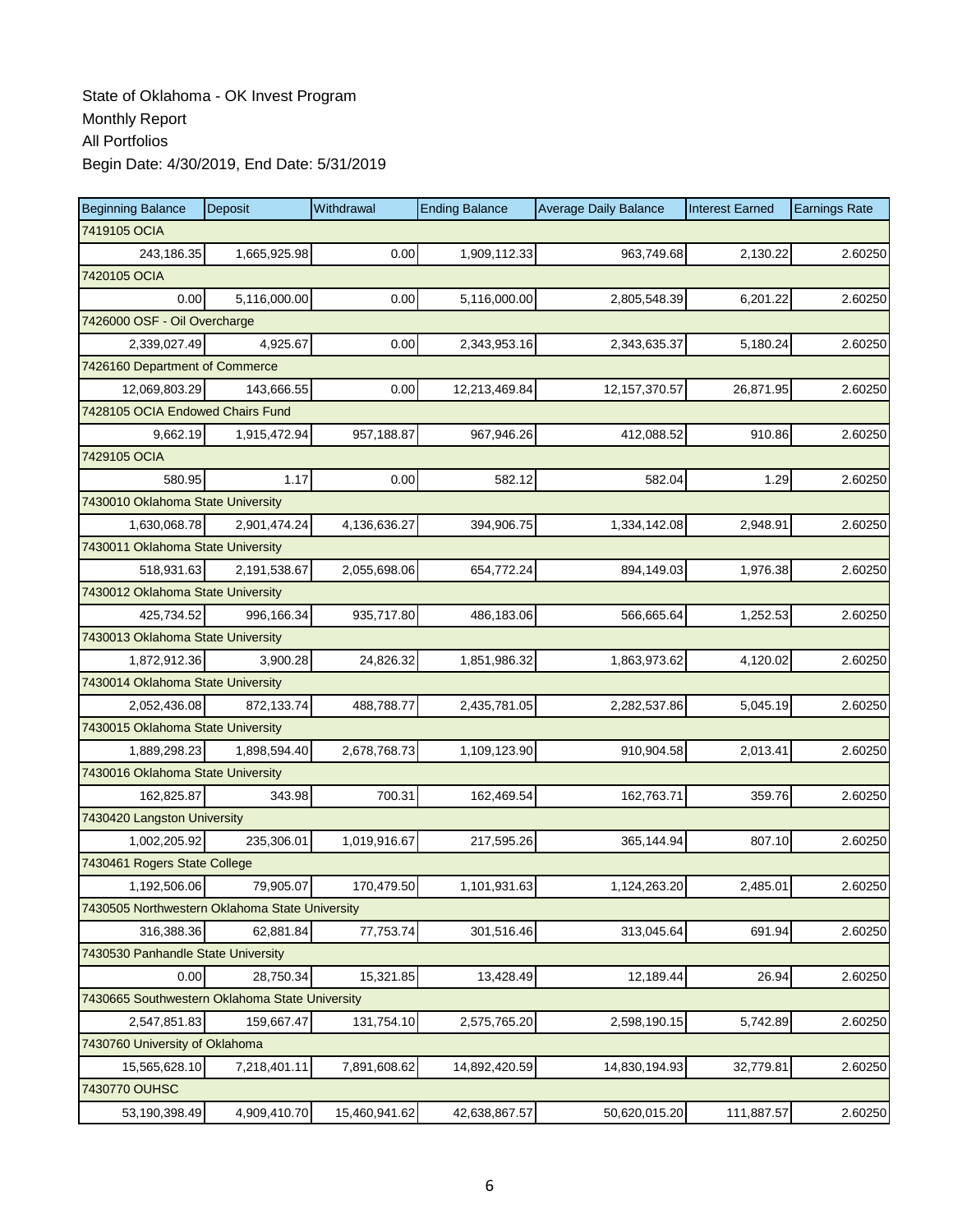| <b>Beginning Balance</b>                 | Deposit      | Withdrawal   | <b>Ending Balance</b> | <b>Average Daily Balance</b> | <b>Interest Earned</b> | <b>Earnings Rate</b> |  |  |
|------------------------------------------|--------------|--------------|-----------------------|------------------------------|------------------------|----------------------|--|--|
| 7430773 Oklahoma State University        |              |              |                       |                              |                        |                      |  |  |
| 3,564,111.14                             | 486.784.43   | 297,226.72   | 3,753,668.85          | 3,579,552.67                 | 7,912.04               | 2.60250              |  |  |
| 7432105 OCIA 2009A Construction Fund     |              |              |                       |                              |                        |                      |  |  |
| 1,005.52                                 | 196.14       | 0.00         | 1,201.66              | 1,189.01                     | 2.63                   | 2.60250              |  |  |
| 7434105 OCIA                             |              |              |                       |                              |                        |                      |  |  |
| 247,028.29                               | 273,982.33   | 225,366.66   | 295,643.96            | 126,134.21                   | 278.80                 | 2.60250              |  |  |
| 7436000 OSF - Oil Overcharge             |              |              |                       |                              |                        |                      |  |  |
| 2,565.39                                 | 5.40         | 0.00         | 2,570.79              | 2,570.44                     | 5.68                   | 2.60250              |  |  |
| 7440105 OCIA Operations & Maintenance    |              |              |                       |                              |                        |                      |  |  |
| 3,926.24                                 | 8.27         | 0.00         | 3,934.51              | 3,933.98                     | 8.70                   | 2.60250              |  |  |
| 7442105 OCIA                             |              |              |                       |                              |                        |                      |  |  |
| 7,446.00                                 | 1,178,887.68 | 1,178,127.88 | 8,205.80              | 274,185.66                   | 606.04                 | 2.60250              |  |  |
| 7443105 OCIA                             |              |              |                       |                              |                        |                      |  |  |
| 78,801.46                                | 380,763.10   | 417,858.33   | 41,706.23             | 339,111.83                   | 749.55                 | 2.60250              |  |  |
| 7444835 Water Resources Board            |              |              |                       |                              |                        |                      |  |  |
| 7,682,478.20                             | 1,275,420.00 | 108,656.67   | 8,849,241.53          | 8,320,332.35                 | 18,390.78              | 2.60250              |  |  |
| 7445105 Oklahoma Capital Improvement     |              |              |                       |                              |                        |                      |  |  |
| 2,479.22                                 | 801,235.32   | 800,331.25   | 3,383.29              | 390,582.02                   | 863.32                 | 2.60250              |  |  |
| 7445835 Water Resources Board            |              |              |                       |                              |                        |                      |  |  |
| 3,899,637.42                             | 1,216,615.83 | 172,766.20   | 4,943,487.05          | 4,474,072.70                 | 9,889.23               | 2.60250              |  |  |
| 7446105 Capital Improvement Authority    |              |              |                       |                              |                        |                      |  |  |
| 725,943.51                               | 4,123.75     | 28,457.67    | 701,609.59            | 711,494.55                   | 1,572.65               | 2.60250              |  |  |
| 7447105 OCIA                             |              |              |                       |                              |                        |                      |  |  |
| 1,223.80                                 | 242,374.93   | 0.00         | 243,598.73            | 157,631.39                   | 348.42                 | 2.60250              |  |  |
| 7448105 OCIA                             |              |              |                       |                              |                        |                      |  |  |
| 711.59                                   | 1.50         | 710.05       | 3.04                  | 2.94                         | 0.01                   | 2.60250              |  |  |
| 7449105 OCIA                             |              |              |                       |                              |                        |                      |  |  |
| 1,947.04                                 | 3.92         | 0.00         | 1,950.96              | 1,950.71                     | 4.31                   | 2.60250              |  |  |
| 7455105 OCIA                             |              |              |                       |                              |                        |                      |  |  |
| 1,092.30                                 | 352,710.48   | 352,312.50   | 1,490.28              | 171,938.39                   | 380.04                 | 2.60250              |  |  |
| 7455160 Department of Commerce           |              |              |                       |                              |                        |                      |  |  |
| 146,871.66                               | 55,850.98    | 12,241.70    | 190,480.94            | 167,581.70                   | 370.41                 | 2.60250              |  |  |
| 7460100 Cameron University               |              |              |                       |                              |                        |                      |  |  |
| 882,243.57                               | 0.00         | 73,975.79    | 808,267.78            | 853,568.49                   | 1,886.68               | 2.60250              |  |  |
| 7460760 University of Oklahoma           |              |              |                       |                              |                        |                      |  |  |
| 162,049.28                               | 341.25       | 0.00         | 162,390.53            | 162,368.51                   | 358.89                 | 2.60250              |  |  |
| 7462105 OK Capital Improvement Authority |              |              |                       |                              |                        |                      |  |  |
| 3,139.64                                 | 491,775.35   | 491,458.33   | 3,456.66              | 114,410.67                   | 252.89                 | 2.60250              |  |  |
| 7464105 OCIA                             |              |              |                       |                              |                        |                      |  |  |
| 22,658,897.24                            | 44,741.46    | 56,812.12    | 22,646,826.58         | 22,664,271.32                | 50,095.80              | 2.60250              |  |  |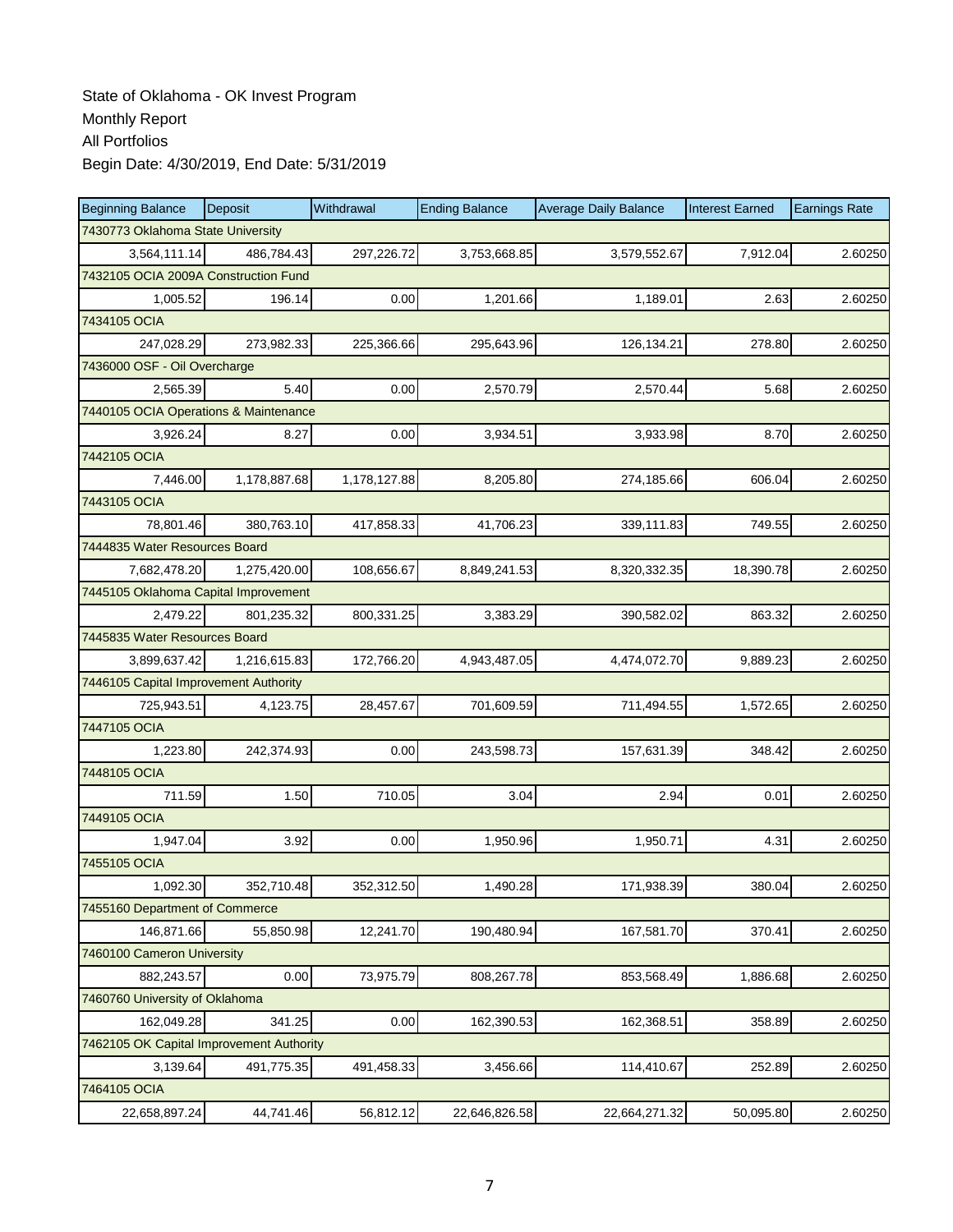| <b>Beginning Balance</b>                | Deposit       | Withdrawal   | <b>Ending Balance</b> | <b>Average Daily Balance</b> | <b>Interest Earned</b> | <b>Earnings Rate</b> |  |  |
|-----------------------------------------|---------------|--------------|-----------------------|------------------------------|------------------------|----------------------|--|--|
| 7470010 Oklahoma State University       |               |              |                       |                              |                        |                      |  |  |
| 5,888,029.66                            | 0.00          | 1,063,109.27 | 4,824,920.39          | 5,089,181.00                 | 11,248.83              | 2.60250              |  |  |
| 7470014 Oklahoma State University       |               |              |                       |                              |                        |                      |  |  |
| 3,593,617.78                            | 7,570.11      | 241,176.78   | 3,360,011.11          | 3,413,981.99                 | 7,546.07               | 2.60250              |  |  |
| 7470230 East Central University         |               |              |                       |                              |                        |                      |  |  |
| 0.11                                    | 0.00          | 0.00         | 0.11                  | 0.11                         | 0.00                   | 2.60250              |  |  |
| 7471835 Water Resources Board           |               |              |                       |                              |                        |                      |  |  |
| 912,474.31                              | 1,665.58      | 45,000.00    | 869,139.89            | 879,193.72                   | 1,943.32               | 2.60250              |  |  |
| 7472835 Water Resources Board           |               |              |                       |                              |                        |                      |  |  |
| 103,637,860.05                          | 218,246.94    | 0.00         | 103,856,106.99        | 103,842,026.54               | 229,526.44             | 2.60250              |  |  |
| 7473835 Water Resources Board           |               |              |                       |                              |                        |                      |  |  |
| 46,058,178.63                           | 99,671.15     | 7,667,603.03 | 38,490,246.75         | 41,796,029.28                | 92,383.54              | 2.60250              |  |  |
| 7475750 Tulsa Community College         |               |              |                       |                              |                        |                      |  |  |
| 5,755.58                                | 12.12         | 0.00         | 5,767.70              | 5,766.92                     | 12.75                  | 2.60250              |  |  |
| 7476760 University of Oklahoma          |               |              |                       |                              |                        |                      |  |  |
| 15,459,971.34                           | 32,977.71     | 406,253.32   | 15,086,695.73         | 15,368,750.67                | 33,970.20              | 2.60250              |  |  |
| 7479010 Oklahoma State University       |               |              |                       |                              |                        |                      |  |  |
| 1,430,529.89                            | 3,447.75      | 583,146.65   | 850,830.99            | 1,396,131.10                 | 3,085.93               | 2.60250              |  |  |
| 7480230 East Central University         |               |              |                       |                              |                        |                      |  |  |
| 0.68                                    | 0.00          | 0.00         | 0.68                  | 0.68                         | 0.00                   | 2.60250              |  |  |
| 7481230 East Central University         |               |              |                       |                              |                        |                      |  |  |
| 0.04                                    | 0.00          | 0.00         | 0.04                  | 0.04                         | 0.00                   | 2.60250              |  |  |
| 7481633 Oklahoma City Community College |               |              |                       |                              |                        |                      |  |  |
| 0.03                                    | 0.00          | 0.00         | 0.03                  | 0.03                         | 0.00                   | 2.60250              |  |  |
| 7482105 OCIA                            |               |              |                       |                              |                        |                      |  |  |
| 8,131.69                                | 1,247,325.27  | 1,246,520.83 | 8,936.13              | 290,356.68                   | 641.79                 | 2.60250              |  |  |
| 7483633 OCCC 2010 Bond                  |               |              |                       |                              |                        |                      |  |  |
| 0.06                                    | 0.00          | 0.00         | 0.06                  | 0.06                         | 0.00                   | 2.60250              |  |  |
| 7485010 Oklahoma State University       |               |              |                       |                              |                        |                      |  |  |
| 0.00                                    | 8,005,496.89  | 1,458,492.72 | 6,547,004.17          | 7,871,045.47                 | 17,397.71              | 2.60250              |  |  |
| 7486010 Oklahoma State University       |               |              |                       |                              |                        |                      |  |  |
| 10,029.35                               | 21.12         | 0.00         | 10,050.47             | 10,049.11                    | 22.21                  | 2.60250              |  |  |
| 7487010 Oklahoma State University       |               |              |                       |                              |                        |                      |  |  |
| 0.00                                    | 20,170,128.49 | 0.00         | 20,170,128.49         | 12,363,176.25                | 27,326.85              | 2.60250              |  |  |
| 7488010 Oklahoma State University       |               |              |                       |                              |                        |                      |  |  |
| 0.00                                    | 8,534,339.50  | 0.00         | 8,534,339.50          | 5,230,724.21                 | 11,561.69              | 2.60250              |  |  |
| 7488105 OCIA                            |               |              |                       |                              |                        |                      |  |  |
| 1,067,241.03                            | 1,092,685.82  | 850,435.73   | 1,309,491.12          | 632,465.42                   | 1,397.97               | 2.60250              |  |  |
| 7489105 OCIA                            |               |              |                       |                              |                        |                      |  |  |
| 1,185.03                                | 352,637.54    | 352,412.42   | 1,410.15              | 80,972.62                    | 178.98                 | 2.60250              |  |  |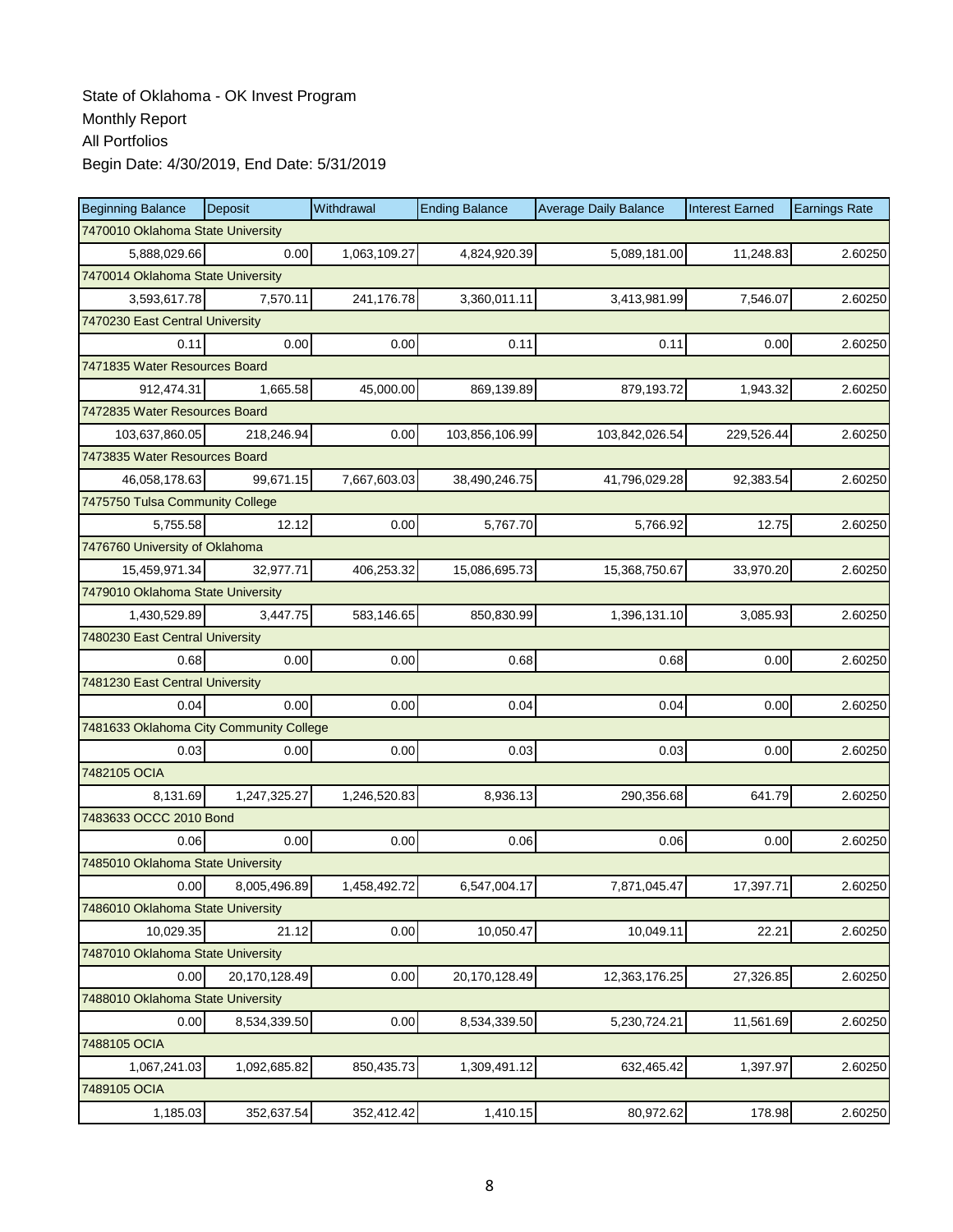| <b>Beginning Balance</b>                       | Deposit    | Withdrawal | <b>Ending Balance</b> | <b>Average Daily Balance</b> | <b>Interest Earned</b> | <b>Earnings Rate</b> |  |  |  |
|------------------------------------------------|------------|------------|-----------------------|------------------------------|------------------------|----------------------|--|--|--|
| 7518410 Commissioners of the Land Office       |            |            |                       |                              |                        |                      |  |  |  |
| 1,026,360.96                                   | 0.00       | 15,577.50  | 1,010,783.46          | 1,021,010.07                 | 2,256.78               | 2.60250              |  |  |  |
| 7519410 Commissioners of the Land Office       |            |            |                       |                              |                        |                      |  |  |  |
| 2,574,162.82                                   | 0.00       | 666,012.83 | 1,908,149.99          | 2,297,680.50                 | 5,078.66               | 2.60250              |  |  |  |
| 7600010 Oklahoma State University              |            |            |                       |                              |                        |                      |  |  |  |
| 3,184,696.26                                   | 378,773.28 | 148,593.32 | 3,414,876.22          | 3,212,125.58                 | 7,099.90               | 2.60250              |  |  |  |
| 7600120 University of Central Oklahoma         |            |            |                       |                              |                        |                      |  |  |  |
| 4,725,188.65                                   | 50.950.04  | 43,325.00  | 4,732,813.69          | 4,705,686.46                 | 10,401.18              | 2.60250              |  |  |  |
| 7600150 University of Science & Arts           |            |            |                       |                              |                        |                      |  |  |  |
| 867,842.04                                     | 42,817.10  | 200.00     | 910,459.14            | 883,901.78                   | 1,953.73               | 2.60250              |  |  |  |
| 7600230 East Central University                |            |            |                       |                              |                        |                      |  |  |  |
| 1,261,838.16                                   | 40,465.24  | 64,253.53  | 1,238,049.87          | 1,255,194.16                 | 2,774.41               | 2.60250              |  |  |  |
| 7600420 Langston University                    |            |            |                       |                              |                        |                      |  |  |  |
| 1,664,998.82                                   | 40.382.15  | 0.00       | 1,705,380.97          | 1,681,319.09                 | 3,716.29               | 2.60250              |  |  |  |
| 7600485 Northeastern State University          |            |            |                       |                              |                        |                      |  |  |  |
| 2,624,886.91                                   | 72,249.43  | 11,434.94  | 2,685,701.40          | 2,665,663.48                 | 5,892.03               | 2.60250              |  |  |  |
| 7600490 Northern Oklahoma College              |            |            |                       |                              |                        |                      |  |  |  |
| 1,023,797.47                                   | 39,092.28  | 0.00       | 1,062,889.75          | 1,038,911.09                 | 2,296.35               | 2.60250              |  |  |  |
| 7600505 Northwestern Oklahoma State University |            |            |                       |                              |                        |                      |  |  |  |
| 1,681,430.70                                   | 44,548.56  | 11,460.28  | 1,714,518.98          | 1,690,392.56                 | 3,736.35               | 2.60250              |  |  |  |
| 7600530 Panhandle State University             |            |            |                       |                              |                        |                      |  |  |  |
| 204,601.01                                     | 41.409.68  | 46,886.63  | 199,124.06            | 187,198.31                   | 413.77                 | 2.60250              |  |  |  |
| 7600660 Southeastern Oklahoma State Unversity  |            |            |                       |                              |                        |                      |  |  |  |
| 78,209.01                                      | 41,184.19  | 31,453.56  | 87,939.64             | 77,676.56                    | 171.69                 | 2.60250              |  |  |  |
| 7600665 Southwestern Oklahoma State University |            |            |                       |                              |                        |                      |  |  |  |
| 2,760,963.81                                   | 46,786.54  | 0.00       | 2,807,750.35          | 2,780,891.73                 | 6,146.72               | 2.60250              |  |  |  |
| 7600760 University of Oklahoma                 |            |            |                       |                              |                        |                      |  |  |  |
| 4,508,628.96                                   | 341,377.68 | 0.00       | 4,850,006.64          | 4,634,873.05                 | 10,244.66              | 2.60250              |  |  |  |
| 7650010 Oklahoma State University              |            |            |                       |                              |                        |                      |  |  |  |
| 5,743,447.17                                   | 110,310.13 | 67,979.09  | 5,785,778.21          | 5,780,779.41                 | 12,777.50              | 2.60250              |  |  |  |
| 7650120 University of Central Oklahoma         |            |            |                       |                              |                        |                      |  |  |  |
| 1,053,881.80                                   | 18,413.60  | 0.00       | 1,072,295.40          | 1,061,684.72                 | 2,346.69               | 2.60250              |  |  |  |
| 7650150 University of Science & Arts           |            |            |                       |                              |                        |                      |  |  |  |
| 223,137.07                                     | 16,672.55  | 0.00       | 239,809.62            | 229,311.26                   | 506.86                 | 2.60250              |  |  |  |
| 7650230 East Central University                |            |            |                       |                              |                        |                      |  |  |  |
| 2,183,523.69                                   | 17,489.60  | 0.00       | 2,201,013.29          | 2,192,384.35                 | 4,845.92               | 2.60250              |  |  |  |
| 7650420 Langston University                    |            |            |                       |                              |                        |                      |  |  |  |
| 1,745,121.17                                   | 31,815.93  | 99,388.99  | 1,677,548.11          | 1,685,468.74                 | 3,725.46               | 2.60250              |  |  |  |
| 7650485 Northeastern State University          |            |            |                       |                              |                        |                      |  |  |  |
| 927,107.46                                     | 30,892.99  | 14,353.55  | 943,646.90            | 937,042.95                   | 2,071.19               | 2.60250              |  |  |  |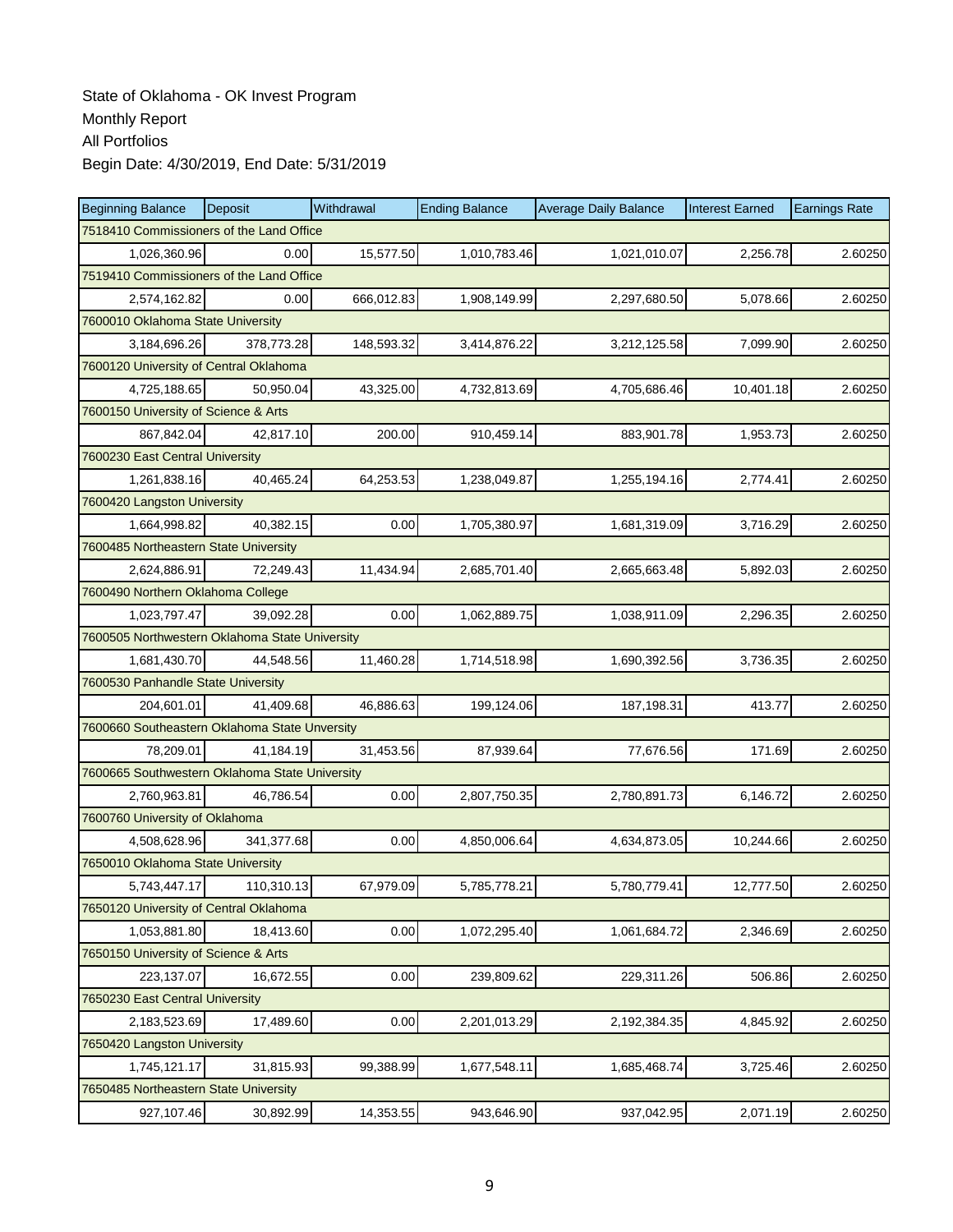| <b>Beginning Balance</b>                        | <b>Deposit</b> | Withdrawal    | <b>Ending Balance</b> | <b>Average Daily Balance</b> | <b>Interest Earned</b> | <b>Earnings Rate</b> |  |  |
|-------------------------------------------------|----------------|---------------|-----------------------|------------------------------|------------------------|----------------------|--|--|
| 7650490 Northern Oklahoma College               |                |               |                       |                              |                        |                      |  |  |
| 3,024,259.63                                    | 138,696.49     | 156,994.71    | 3,005,961.41          | 2,940,836.30                 | 6,500.26               | 2.60250              |  |  |
| 7650505 Northwestern Oklahoma State University  |                |               |                       |                              |                        |                      |  |  |
| 729,935.68                                      | 17,727.95      | 0.00          | 747,663.63            | 737,097.18                   | 1,629.24               | 2.60250              |  |  |
| 7650530 Panhandle State University              |                |               |                       |                              |                        |                      |  |  |
| 219,474.16                                      | 16,663.43      | 58,069.35     | 178,068.24            | 174,617.01                   | 385.96                 | 2.60250              |  |  |
| 7650660 Southeastern Oklahoma State Unversity   |                |               |                       |                              |                        |                      |  |  |
| 40,088.18                                       | 16,281.46      | 11,106.18     | 45,263.46             | 40,522.56                    | 89.57                  | 2.60250              |  |  |
| 7650665 Southwestern Oklahoma State University  |                |               |                       |                              |                        |                      |  |  |
| 1,420,534.51                                    | 19,182.26      | 0.00          | 1,439,716.77          | 1,429,056.50                 | 3,158.70               | 2.60250              |  |  |
| 7650760 University of Oklahoma                  |                |               |                       |                              |                        |                      |  |  |
| 1,389,330.71                                    | 223,448.49     | 0.00          | 1,612,779.20          | 1,470,090.52                 | 3,249.40               | 2.60250              |  |  |
| 7700040 Department of Agriculture               |                |               |                       |                              |                        |                      |  |  |
| 10,634,003.11                                   | 23,391.18      | 0.00          | 10,657,394.29         | 10,655,014.21                | 23,551.23              | 2.60250              |  |  |
| 7700041 Western Oklahoma State College          |                |               |                       |                              |                        |                      |  |  |
| 757,225.28                                      | 412,660.39     | 113,910.15    | 1,055,975.52          | 870,437.54                   | 1,923.97               | 2.60250              |  |  |
| 7700131 Department of Corrections               |                |               |                       |                              |                        |                      |  |  |
| 20,460,324.95                                   | 1,759,236.15   | 1,578,355.28  | 20,641,205.82         | 20,315,431.20                | 44,904.06              | 2.60250              |  |  |
| 7700240 Eastern Oklahoma State College          |                |               |                       |                              |                        |                      |  |  |
| 1,128,768.89                                    | 166,528.32     | 194,590.86    | 1,100,706.35          | 1,066,418.05                 | 2,357.15               | 2.60250              |  |  |
| 7700340 State Health Department                 |                |               |                       |                              |                        |                      |  |  |
| 0.00                                            | 1,465,977.95   | 1,465,977.95  | 0.00                  | 281,788.50                   | 622.85                 | 2.60250              |  |  |
| 7700461 Rogers State College                    |                |               |                       |                              |                        |                      |  |  |
| 5,450,320.10                                    | 1,158,616.12   | 1,380,710.61  | 5,228,225.61          | 4,871,285.18                 | 10,767.21              | 2.60250              |  |  |
| 7700490 Northern Oklahoma College               |                |               |                       |                              |                        |                      |  |  |
| 1,965,982.69                                    | 264,510.64     | 1,110,411.57  | 1,120,081.76          | 1,683,465.92                 | 3,721.04               | 2.60250              |  |  |
| 7700606 Ardmore Higher Education Center         |                |               |                       |                              |                        |                      |  |  |
| 250,323.73                                      | 530.24         | 3,018.51      | 247,835.46            | 248,969.71                   | 550.31                 | 2.60250              |  |  |
| 7700633 Oklahoma City Community College         |                |               |                       |                              |                        |                      |  |  |
| 8,314,595.19                                    | 1,007,378.96   | 642,861.43    | 8,679,112.72          | 8,683,332.60                 | 19,193.14              | 2.60250              |  |  |
| 7700660 Southeastern Oklahoma State University  |                |               |                       |                              |                        |                      |  |  |
| 6,472,775.16                                    | 2,403,332.38   | 4,658,416.08  | 4,217,691.46          | 5,983,452.46                 | 13,225.48              | 2.60250              |  |  |
| 7700760 University of Oklahoma                  |                |               |                       |                              |                        |                      |  |  |
| 131,559,502.88                                  | 17,428,592.78  | 27,929,843.39 | 121,058,252.27        | 132,442,279.55               | 292,742.79             | 2.60250              |  |  |
| 7700830 Department of Human Services            |                |               |                       |                              |                        |                      |  |  |
| 1,613,498.17                                    | 734,617.92     | 420,910.11    | 1,927,205.98          | 1,877,638.28                 | 4,150.22               | 2.60250              |  |  |
| 7701010 Oklahoma State University               |                |               |                       |                              |                        |                      |  |  |
| 5,432,860.94                                    | 31,501,694.54  | 27,537,032.08 | 9,397,523.40          | 14,899,455.96                | 32,932.90              | 2.60250              |  |  |
| 7701091 Building Bond Commission Administrative |                |               |                       |                              |                        |                      |  |  |
| 2.96                                            | 0.01           | 0.00          | 2.97                  | 2.97                         | 0.01                   | 2.60250              |  |  |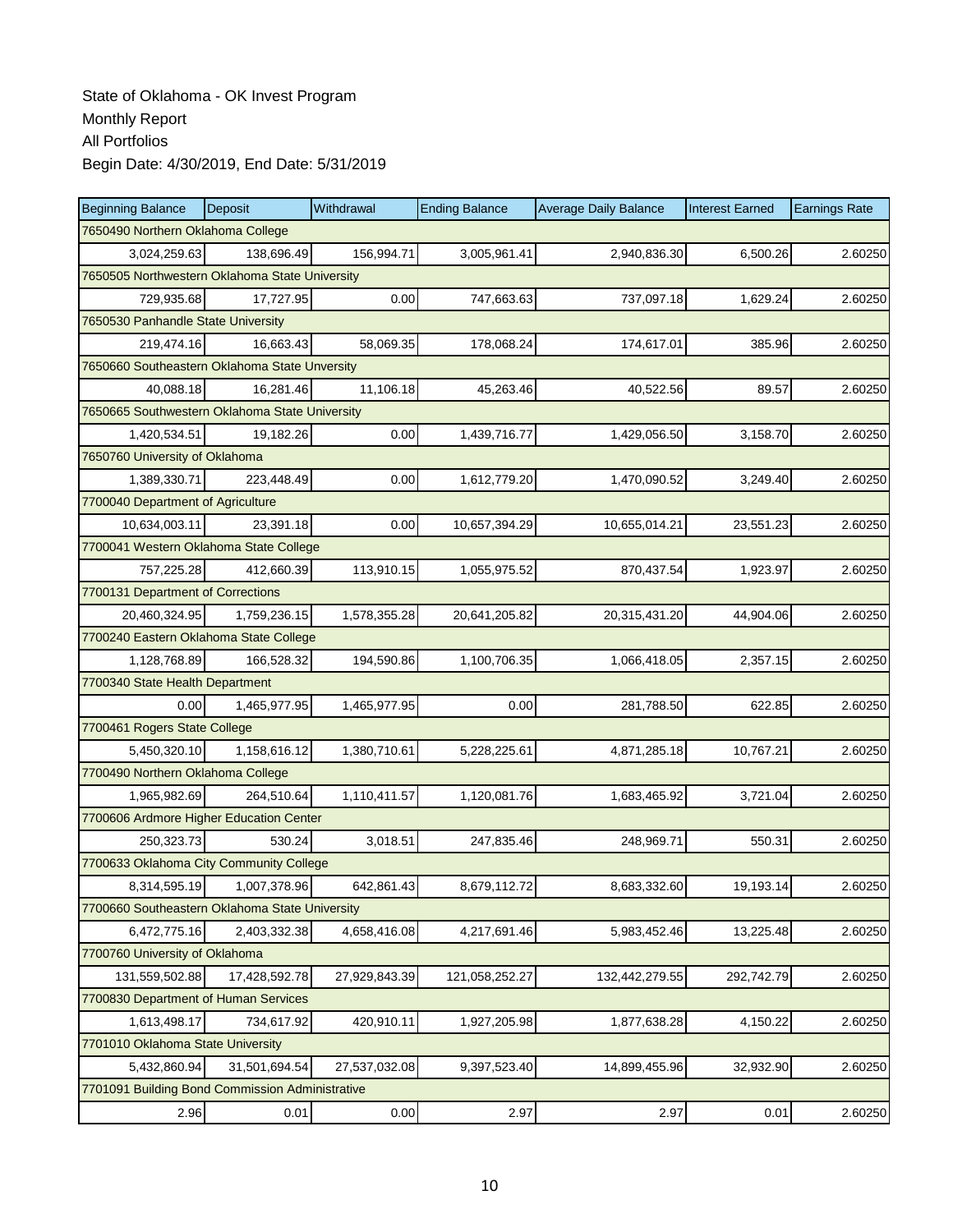| <b>Beginning Balance</b>                       | Deposit                            | Withdrawal    | <b>Ending Balance</b> | <b>Average Daily Balance</b> | <b>Interest Earned</b> | <b>Earnings Rate</b> |  |  |  |  |
|------------------------------------------------|------------------------------------|---------------|-----------------------|------------------------------|------------------------|----------------------|--|--|--|--|
| 7701150 University of Science & Arts           |                                    |               |                       |                              |                        |                      |  |  |  |  |
| 3,755,533.66                                   | 322,979.84                         | 758,802.76    | 3,319,710.74          | 3,579,694.94                 | 7,912.35               | 2.60250              |  |  |  |  |
| 7701165 Connors State College                  |                                    |               |                       |                              |                        |                      |  |  |  |  |
| 415,263.26                                     | 314,792.42                         | 517,957.23    | 212,098.45            | 256,409.42                   | 566.75                 | 2.60250              |  |  |  |  |
|                                                | 7701400 Office of Juvenile Affairs |               |                       |                              |                        |                      |  |  |  |  |
| 224,804.72                                     | 7,889.61                           | 52,786.31     | 179,908.02            | 225,759.08                   | 499.00                 | 2.60250              |  |  |  |  |
| 7701480 Northeasten Oklahoma A&M College       |                                    |               |                       |                              |                        |                      |  |  |  |  |
| 1,342,503.88                                   | 39,014.04                          | 658,343.43    | 723,174.49            | 1,025,159.52                 | 2,265.95               | 2.60250              |  |  |  |  |
| 7701605 Regents for Higher Education           |                                    |               |                       |                              |                        |                      |  |  |  |  |
| 35,400,334.94                                  | 718,323.09                         | 523,271.36    | 35,595,386.67         | 35,338,504.52                | 78,110.20              | 2.60250              |  |  |  |  |
| 7701650 Department of Veteran Affairs          |                                    |               |                       |                              |                        |                      |  |  |  |  |
| 547,469.25                                     | 166,660.28                         | 27,139.58     | 686,989.95            | 635,937.45                   | 1,405.64               | 2.60250              |  |  |  |  |
| 7701770 OUHSC                                  |                                    |               |                       |                              |                        |                      |  |  |  |  |
| 477,435,084.63                                 | 56,171,909.78                      | 53,645,327.54 | 479,961,666.87        | 485,528,466.48               | 1,073,184.19           | 2.60250              |  |  |  |  |
| 7701805 Department of Rehabilitation Services  |                                    |               |                       |                              |                        |                      |  |  |  |  |
| 167,850.00                                     | 8,880.56                           | 11,231.65     | 165,498.91            | 161,986.76                   | 358.05                 | 2.60250              |  |  |  |  |
| 7701865 Workers Compensation Commission        |                                    |               |                       |                              |                        |                      |  |  |  |  |
| 6,889,878.20                                   | 14,543.29                          | 6,120.94      | 6,898,300.55          | 6,900,246.93                 | 15,251.91              | 2.60250              |  |  |  |  |
| 7702120 University of Central Oklahoma         |                                    |               |                       |                              |                        |                      |  |  |  |  |
| 24,419,189.81                                  | 4,331,167.35                       | 5,400,934.90  | 23,349,422.26         | 22,504,640.40                | 49,742.96              | 2.60250              |  |  |  |  |
| 7702650 Department of Veteran Affairs          |                                    |               |                       |                              |                        |                      |  |  |  |  |
| 384,124.10                                     | 150,134.02                         | 123,420.48    | 410,837.64            | 408,218.53                   | 902.30                 | 2.60250              |  |  |  |  |
| 7703650 Department of Veteran Affairs          |                                    |               |                       |                              |                        |                      |  |  |  |  |
| 401,835.03                                     | 169,068.66                         | 138,428.19    | 432,475.50            | 445,877.45                   | 985.54                 | 2.60250              |  |  |  |  |
| 7704120 University of Central Oklahoma         |                                    |               |                       |                              |                        |                      |  |  |  |  |
| 1,026,019.77                                   | 987,714.17                         | 1,085,561.80  | 928,172.14            | 542,582.08                   | 1,199.29               | 2.60250              |  |  |  |  |
| 7704650 Department of Veteran Affairs          |                                    |               |                       |                              |                        |                      |  |  |  |  |
| 400,914.23                                     | 178.639.16                         | 113,407.14    | 466,146.25            | 422,108.59                   | 933.00                 | 2.60250              |  |  |  |  |
| 7704865 Workers Compensation Commission        |                                    |               |                       |                              |                        |                      |  |  |  |  |
| 46,232.38                                      | 97.37                              | 0.00          | 46,329.75             | 46,323.47                    | 102.39                 | 2.60250              |  |  |  |  |
| 7705505 Northwestern Oklahoma State University |                                    |               |                       |                              |                        |                      |  |  |  |  |
| 1,454,526.50                                   | 466,759.39                         | 738,389.46    | 1,182,896.43          | 1,483,898.89                 | 3,279.92               | 2.60250              |  |  |  |  |
| 7705650 Department of Veteran Affairs          |                                    |               |                       |                              |                        |                      |  |  |  |  |
| 236,508.92                                     | 116,451.07                         | 58,144.75     | 294,815.24            | 262,405.90                   | 580.01                 | 2.60250              |  |  |  |  |
| 7705675 Self Insurance Guaranty Fund           |                                    |               |                       |                              |                        |                      |  |  |  |  |
| 1,417,204.05                                   | 2,918.36                           | 8,198.22      | 1,411,924.19          | 1,414,899.26                 | 3,127.41               | 2.60250              |  |  |  |  |
| 7705865 Workers Compensation Commission        |                                    |               |                       |                              |                        |                      |  |  |  |  |
| 36,470.15                                      | 94.98                              | 0.00          | 36,565.13             | 36,559.00                    | 80.81                  | 2.60250              |  |  |  |  |
| 7706452 CMHC, Rep payee account                |                                    |               |                       |                              |                        |                      |  |  |  |  |
| 618.75                                         | $1.31$                             | 6.00          | 614.06                | 615.33                       | 1.36                   | 2.60250              |  |  |  |  |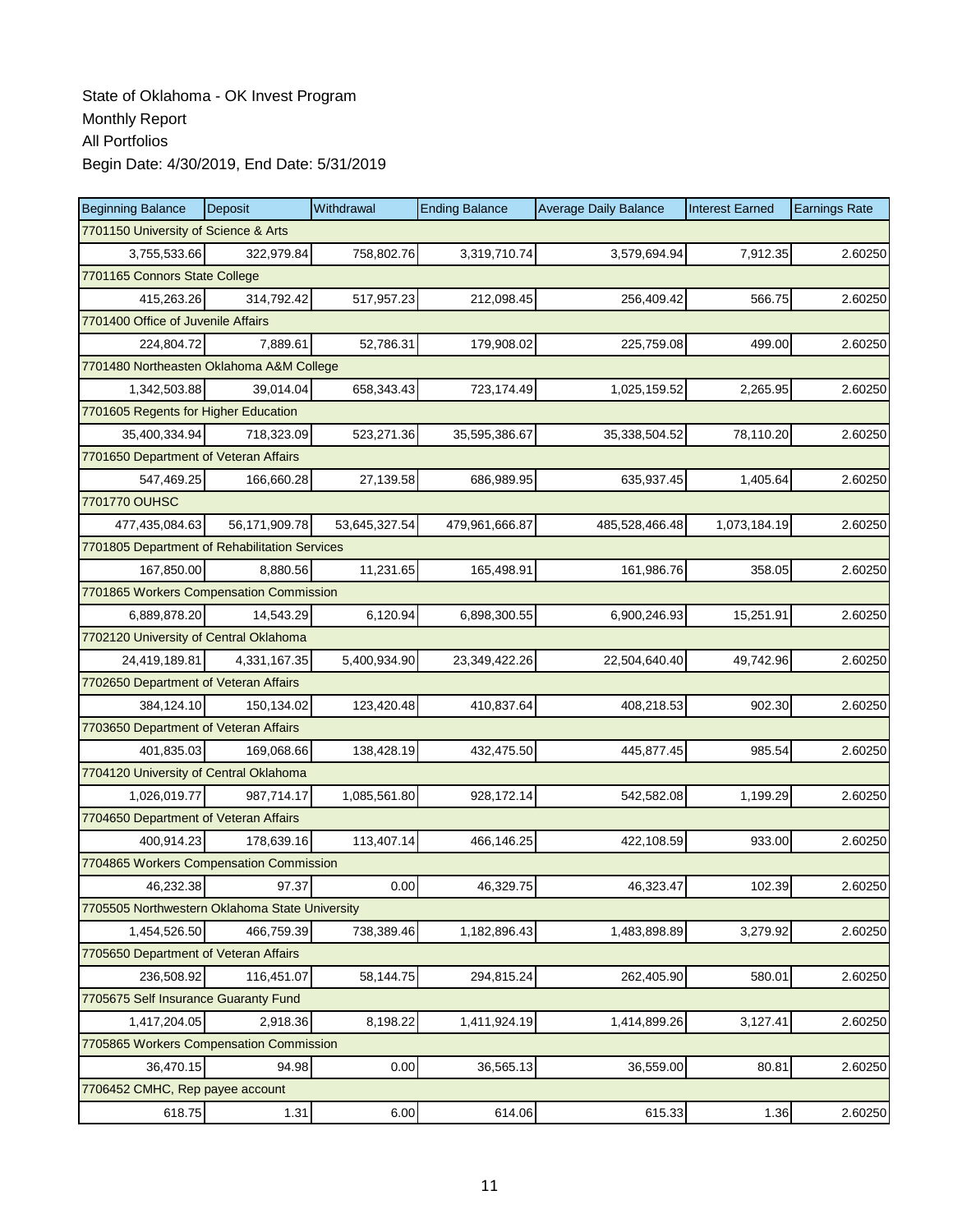| <b>Beginning Balance</b>                     | Deposit       | Withdrawal   | <b>Ending Balance</b> | <b>Average Daily Balance</b> | <b>Interest Earned</b> | <b>Earnings Rate</b> |  |  |  |
|----------------------------------------------|---------------|--------------|-----------------------|------------------------------|------------------------|----------------------|--|--|--|
| 7706650 Department of Veteran Affairs        |               |              |                       |                              |                        |                      |  |  |  |
| 118,560.10                                   | 74,406.06     | 55,449.78    | 137,516.38            | 126,592.94                   | 279.81                 | 2.60250              |  |  |  |
| 7706750 Tulsa Community College              |               |              |                       |                              |                        |                      |  |  |  |
| 432,507.23                                   | 410,722.62    | 719,058.17   | 124,171.68            | 351,952.90                   | 777.94                 | 2.60250              |  |  |  |
| 7706865 OK Workers Comp Commission           |               |              |                       |                              |                        |                      |  |  |  |
| 328,529.87                                   | 691.84        | 0.00         | 329,221.71            | 329,177.08                   | 727.59                 | 2.60250              |  |  |  |
| 7707452 CMHC, Rep payee account              |               |              |                       |                              |                        |                      |  |  |  |
| 86,028.13                                    | 42.997.98     | 29,795.47    | 99,230.64             | 91,288.01                    | 201.78                 | 2.60250              |  |  |  |
| 7707605 Regents for Higher Education         |               |              |                       |                              |                        |                      |  |  |  |
| 803,686.63                                   | 11,851,670.93 | 8,754,183.88 | 3,901,173.68          | 6,846,593.30                 | 15,133.32              | 2.60250              |  |  |  |
| 7707650 Department of Veteran Affairs        |               |              |                       |                              |                        |                      |  |  |  |
| 292,969.42                                   | 94,780.94     | 60,195.86    | 327,554.50            | 309,258.83                   | 683.57                 | 2.60250              |  |  |  |
| 7707865 OK Workers Comp Commission           |               |              |                       |                              |                        |                      |  |  |  |
| 72,040.42                                    | 151.71        | 0.00         | 72,192.13             | 72,182.34                    | 159.55                 | 2.60250              |  |  |  |
| 7708108 Carl Albert State College            |               |              |                       |                              |                        |                      |  |  |  |
| 6,359,813.98                                 | 405,809.28    | 430,010.62   | 6,335,612.64          | 6,388,127.55                 | 14,119.95              | 2.60250              |  |  |  |
| 7708605 Regents for Higher Education         |               |              |                       |                              |                        |                      |  |  |  |
| 16,610.54                                    | 1,407,824.15  | 1,412,423.67 | 12,011.02             | 61,463.37                    | 135.86                 | 2.60250              |  |  |  |
| 7709605 Regents for Higher Education         |               |              |                       |                              |                        |                      |  |  |  |
| 556,101.21                                   | 110,123.03    | 0.00         | 666,224.24            | 620,505.27                   | 1,371.53               | 2.60250              |  |  |  |
| 7710350 Oklahoma Historical Society          |               |              |                       |                              |                        |                      |  |  |  |
| 1,239,052.07                                 | 2,609.27      | 0.00         | 1,241,661.34          | 1,241,493.00                 | 2,744.12               | 2.60250              |  |  |  |
| 7710452 Oklahoma Department of Mental Health |               |              |                       |                              |                        |                      |  |  |  |
| 942,655.13                                   | 2,179.31      | 641.70       | 944,192.74            | 944,607.23                   | 2,087.91               | 2.60250              |  |  |  |
| 7710605 Regents for Higher Education         |               |              |                       |                              |                        |                      |  |  |  |
| 1,776,771.36                                 | 43,588.78     | 244.20       | 1,820,115.94          | 1,802,564.39                 | 3,984.28               | 2.60250              |  |  |  |
| 7711185 Corporation Commission               |               |              |                       |                              |                        |                      |  |  |  |
| 73,415,750.00                                | 0.00          | 1,964,909.66 | 71,450,840.34         | 71,610,729.92                | 158,284.24             | 2.60250              |  |  |  |
| 7711420 Langston University                  |               |              |                       |                              |                        |                      |  |  |  |
| 4,933,418.43                                 | 28,812.13     | 987,754.13   | 3,974,476.43          | 4,264,163.90                 | 9,425.26               | 2.60250              |  |  |  |
| 7711452 Griffin Memorial Hospital Rep Payee  |               |              |                       |                              |                        |                      |  |  |  |
| 43,927.00                                    | 412.71        | 334.70       | 44,005.01             | 43,860.48                    | 96.95                  | 2.60250              |  |  |  |
| 7711605 Regents for Higher Education         |               |              |                       |                              |                        |                      |  |  |  |
| 788,714.93                                   | 1.660.92      | 0.00         | 790,375.85            | 790,268.69                   | 1,746.76               | 2.60250              |  |  |  |
| 7712605 Regents for Higher Education         |               |              |                       |                              |                        |                      |  |  |  |
| 146,368.57                                   | 308.23        | 0.00         | 146,676.80            | 146,656.91                   | 324.16                 | 2.60250              |  |  |  |
| 7713605 Regents for Higher Education         |               |              |                       |                              |                        |                      |  |  |  |
| 34,758,006.10                                | 62,877.45     | 0.00         | 34,820,883.55         | 34,816,826.94                | 76,957.11              | 2.60250              |  |  |  |
| 7714605 Regents for Higher Education         |               |              |                       |                              |                        |                      |  |  |  |
| 11,706,553.01                                | 158,640.16    | 235,186.00   | 11,630,007.17         | 11,607,247.45                | 25,655.99              | 2.60250              |  |  |  |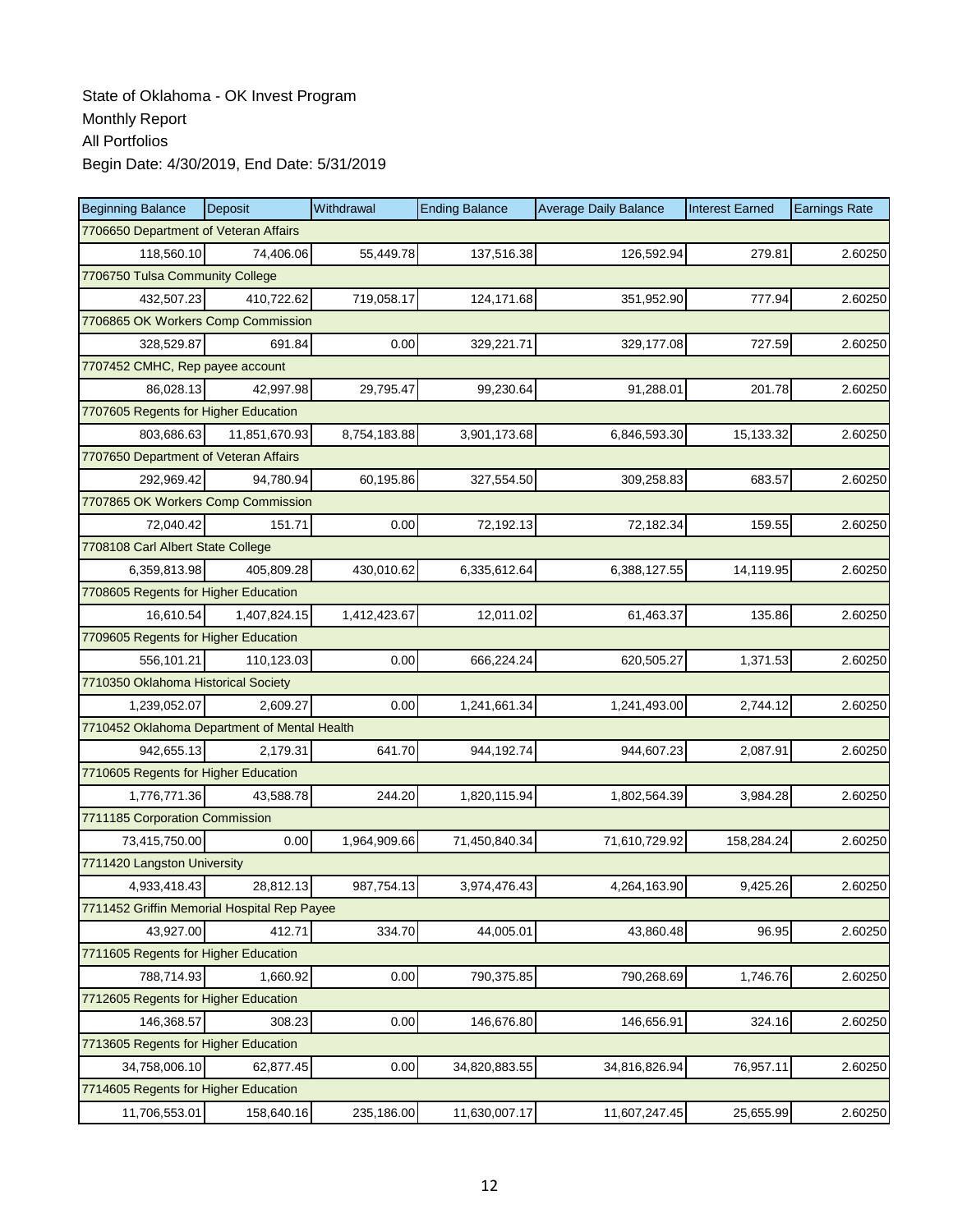| <b>Beginning Balance</b>                       | Deposit      | Withdrawal   | <b>Ending Balance</b> | <b>Average Daily Balance</b> | <b>Interest Earned</b> | <b>Earnings Rate</b> |  |  |  |  |
|------------------------------------------------|--------------|--------------|-----------------------|------------------------------|------------------------|----------------------|--|--|--|--|
| 7715605 Regents for Higher Education           |              |              |                       |                              |                        |                      |  |  |  |  |
| 470,903.05                                     | 991.66       | 0.00         | 471,894.71            | 471,830.73                   | 1,042.91               | 2.60250              |  |  |  |  |
| 7718605 Regents for Higher Education           |              |              |                       |                              |                        |                      |  |  |  |  |
| 5,556,154.54                                   | 1,264,716.74 | 1,138,805.88 | 5,682,065.40          | 5,532,541.31                 | 12,228.81              | 2.60250              |  |  |  |  |
| 7719605 Regents for Higher Education           |              |              |                       |                              |                        |                      |  |  |  |  |
| 35,706.75                                      | 115.19       | 0.00         | 35,821.94             | 35,808.06                    | 79.15                  | 2.60250              |  |  |  |  |
| 7723623 Seminole State College                 |              |              |                       |                              |                        |                      |  |  |  |  |
| 302,113.88                                     | 325,063.82   | 400,357.39   | 226,820.31            | 227,482.51                   | 502.81                 | 2.60250              |  |  |  |  |
| 7725100 Cameron University                     |              |              |                       |                              |                        |                      |  |  |  |  |
| 3,541,982.25                                   | 198,696.93   | 576,791.19   | 3,163,887.99          | 3,422,056.63                 | 7,563.92               | 2.60250              |  |  |  |  |
| 7730230 East Central University                |              |              |                       |                              |                        |                      |  |  |  |  |
| 12,134,539.69                                  | 978,852.82   | 1,056,183.20 | 12,057,209.31         | 11,609,524.68                | 25,661.03              | 2.60250              |  |  |  |  |
| 7730830 Department of Human Services           |              |              |                       |                              |                        |                      |  |  |  |  |
| 151,061.16                                     | 37,544.19    | 595.70       | 188,009.65            | 170,009.59                   | 375.78                 | 2.60250              |  |  |  |  |
| 7740605 Regents for Higher Education           |              |              |                       |                              |                        |                      |  |  |  |  |
| 14, 181, 978.62                                | 7,502,322.68 | 4,567,198.28 | 17,117,103.02         | 15,464,206.96                | 34,181.19              | 2.60250              |  |  |  |  |
| 7741241 Redlands Community College             |              |              |                       |                              |                        |                      |  |  |  |  |
| 1,155,004.76                                   | 214,832.51   | 142,277.88   | 1,227,559.39          | 1,127,644.74                 | 2,492.48               | 2.60250              |  |  |  |  |
| 7745605 Regents for Higher Education           |              |              |                       |                              |                        |                      |  |  |  |  |
| 57,630.65                                      | 54,196.51    | 96,000.00    | 15,827.16             | 35,776.16                    | 79.08                  | 2.60250              |  |  |  |  |
| 7747470 Murray State College                   |              |              |                       |                              |                        |                      |  |  |  |  |
| 2,968,583.53                                   | 3,250,574.16 | 526,997.38   | 5,692,160.31          | 3,017,428.69                 | 6,669.55               | 2.60250              |  |  |  |  |
| 7750350 Oklahoma Historical Society            |              |              |                       |                              |                        |                      |  |  |  |  |
| 974,754.11                                     | 209,036.02   | 64,308.86    | 1,119,481.27          | 1,067,964.42                 | 2,360.57               | 2.60250              |  |  |  |  |
| 7750531 Rose State College                     |              |              |                       |                              |                        |                      |  |  |  |  |
| 14,089,876.22                                  | 395,598.54   | 464,171.45   | 14,021,303.31         | 14,066,878.43                | 31,092.62              | 2.60250              |  |  |  |  |
| 7751485 Northeastern State University          |              |              |                       |                              |                        |                      |  |  |  |  |
| 18,114,213.64                                  | 1,967,987.67 | 2,093,328.59 | 17,988,872.72         | 17,640,375.64                | 38,991.27              | 2.60250              |  |  |  |  |
| 7752485 Northeastern State University          |              |              |                       |                              |                        |                      |  |  |  |  |
| 2,679,754.87                                   | 10,644.30    | 6,721.21     | 2,683,677.96          | 2,681,081.55                 | 5,926.11               | 2.60250              |  |  |  |  |
| 7765665 Southwestern Oklahoma State University |              |              |                       |                              |                        |                      |  |  |  |  |
| 8,422,952.57                                   | 1,768,764.71 | 1,207,233.61 | 8,984,483.67          | 8,909,123.60                 | 19,692.21              | 2.60250              |  |  |  |  |
| 7790041 Western Oklahoma State University      |              |              |                       |                              |                        |                      |  |  |  |  |
| 52,756.80                                      | 19,849.63    | 57,010.08    | 15,596.35             | 24,514.83                    | 54.19                  | 2.60250              |  |  |  |  |
| 7790230 East Central University                |              |              |                       |                              |                        |                      |  |  |  |  |
| 549,337.50                                     | 320,618.77   | 319,817.16   | 550,139.11            | 383,765.86                   | 848.25                 | 2.60250              |  |  |  |  |
| 7790241 Redlands Community College             |              |              |                       |                              |                        |                      |  |  |  |  |
| 145,592.38                                     | 51,868.16    | 50,368.62    | 147,091.92            | 114,478.70                   | 253.04                 | 2.60250              |  |  |  |  |
| 7790470 Murray State College                   |              |              |                       |                              |                        |                      |  |  |  |  |
| 9,531.07                                       | 67,661.80    | 1,396.69     | 75,796.18             | 46,785.45                    | 103.41                 | 2.60250              |  |  |  |  |